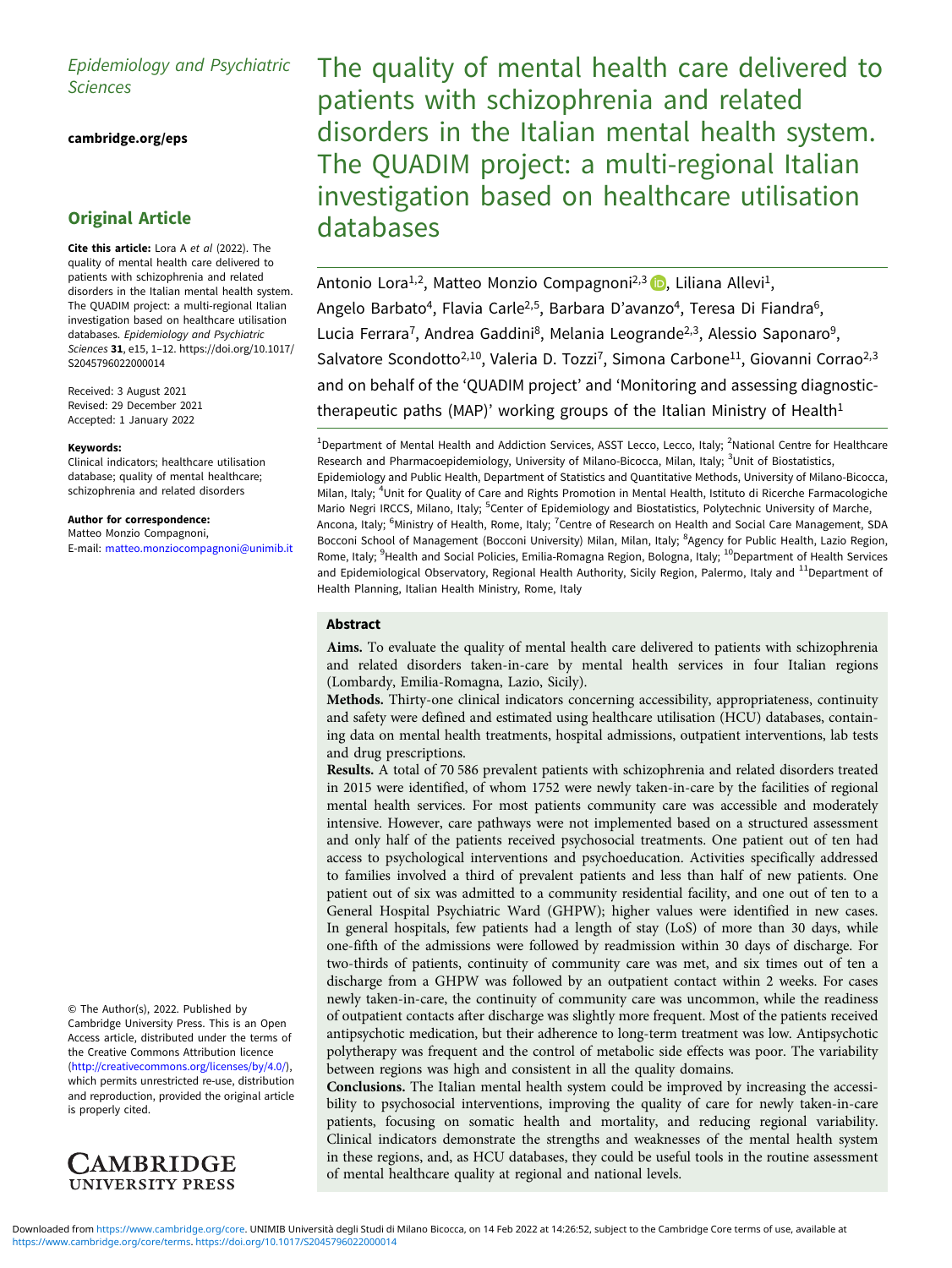#### Introduction

The 1978 Italian reform of psychiatric services initiated the closure of psychiatric hospitals encouraging the development of a widespread and complex network of community mental health facilities (Lora, [2009](#page-10-0); Lora et al., [2012\)](#page-10-0). Although, in recent years, many countries significantly invested in community-based mental health care, the Italian community model was implemented earlier than in the rest of the world, and relevant efforts were made to move away from the institutional model. Therefore, Italy can be viewed as a laboratory to assess the quality of mental health care delivered in a community-oriented system, especially for severe mental disorders (Barbui et al., [2018;](#page-9-0) Kilbourne et al., [2018\)](#page-10-0). Two Italian National Health Plans made the same recommendations for implementing and managing mental health facilities all over the country. However, as the regions were responsible for managing the transition, there is wide variability across regions in the amount of resources devoted to community-based psychiatric care, and the range of services provided still is a cause of concern (Ferrannini et al., [2014\)](#page-9-0).

Quality of care has been defined as the degree to which health services for individuals and population are effective, safe and people-centred (WHO, [2018\)](#page-11-0). The core dimensions of health quality may be articulated in sub-dimensions (i.e. access, appropriateness, continuity, timeliness, efficiency and equity) that could be used to evaluate the quality of care (Spaeth-Rublee et al., [2010](#page-10-0); OECD and European Observatory on Health Systems and Policies, [2019](#page-10-0)). Therefore, and in line with available evidence and best practice, clinical indicators for (i) measuring quality of care sub-dimensions, (ii) allowing benchmarking, (iii) establishing priorities for quality improvement and (iv) supporting accountability in mental health care (Lora et al., [2017\)](#page-10-0) have been developed (Mainz, [2003;](#page-10-0) Lauriks et al., [2012](#page-10-0); Samartzis and Talias, [2019\)](#page-10-0).

Although initiatives based on clinical indicators for assessing the quality of mental health care have been developed by transnational-organisations (e.g. promoted by the OECD (OECD, [2021](#page-10-0)), the WHO (Rotar et al., [2016;](#page-10-0) WHO, [2020](#page-11-0))), the single countries of northern Europe (Baandrup et al., [2016](#page-9-0); NICE, [2021\)](#page-10-0), America (e.g. the Canadian Institute for Health Information (Smith et al., [2018;](#page-10-0) CIHI, [2021](#page-9-0)), the National Quality Forum (NQF, [2021;](#page-10-0) SAMHSA, [2021\)](#page-10-0)) and Oceania (Australian Institute of Health and Welfare, [2021](#page-9-0); Health Quality& Safety Commission New Zealand, [2021\)](#page-9-0), there is still no widespread practice of measuring the quality of mental care. Not surprisingly, the OECD stated that the quality of care for those with mental health disorders will continue to trail behind that for other diseases until appropriate indicators are used to measure quality, and appropriate data are collected (OECD, [2014\)](#page-10-0).

Against this background, the QUADIM project (an Italian multi-regional project called 'Clinical pathways in patients with severe mental disorders in Italy') was funded by the Italian Ministry of Health (MoH, Health Prevention Department) to evaluate the quality of healthcare pathways for patients with severe mental disorders. Specifically, this paper aims to assess the quality of care routinely delivered to prevalent and newly taken-in-care patients with schizophrenia and related disorders using clinical indicators to identify the strengths and weaknesses of the mental health systems of three Italian regions (Lombardy, Emilia-Romagna, Lazio) and one province (Palermo, Sicily).

#### **Methods**

#### Setting and data sources

In Italy, mental healthcare is provided by public Departments of Mental Health (DMHs), organised into a network of community services including Community Mental Health Centres (CMHCs), General Hospital Psychiatric Wards (GHPWs), Day-Care Centres (DCs) and Community Residential Facilities (CRFs). Private healthcare providers deliver day-care and residential care in conjunction with public DMHs.

The data for the QUADIM project were retrieved retrospectively from the healthcare utilisation (HCU) databases of three Italian regions, located in the northwest (Lombardy), northeast (Emilia-Romagna), centre (Lazio), and in one province, located in the south (Palermo) (Corrao et al., [2021\)](#page-9-0). All Italian citizens have equal access to health care as part of the National Health Service (NHS), and an automated system of HCU databases allows each region to manage healthcare locally. HCU data include a range of information on residents who receive NHS care: discharges from public or private hospitals, outpatient drug prescriptions, specialist visits and diagnostic exams, all reimbursable by the NHS. In addition, a national specific information system concerning psychiatric care is implemented by the regional DMHs and private facilities accredited by the NHS (the 'Italian Mental Health Information System'). This system collects sociodemographic information, ICD-10 or ICD-9-CM diagnoses, and records all treatments provided (outpatient and home visits, daycare attendances, admissions to hospital and CRFs) for all patients receiving mental health care. The entire list of interventions provided by mental health services is reported in online Supplementary Table S1. As a unique identification code is used for all databases within each region, it was possible to link HCU databases through a record-linkage procedure, enabling the study of the complete care pathway of NHS beneficiaries. For privacy issues, identification codes are automatically anonymised. Details of HCU databases use in the field of mental health have been reported in more details elsewhere (Corrao et al., [2015,](#page-9-0) [2021;](#page-9-0) Lora et al., [2016\)](#page-10-0).

# Harmonisation and data processing

Although HCU databases do not substantially differ across all regions, a between-regions data harmonisation was performed, allowing consistent data extraction processes (e.g. information was uniformly encoded by using the same names, values and formats). Anonymised data were extracted and processed locally using a common Statistical Analysis System (SAS) program developed by one of the authors (MMC), according to the protocol previously shared and approved by the project working groups. Diagnostic and therapeutic codes used for drawing records and fields from databases are reported in online Supplementary Table S2.

### Cohort selection

The target population consisted of all NHS beneficiaries residing in Lombardy, Emilia-Romagna, Lazio and Palermo aged 18–65 (Corrao et al., [2021\)](#page-9-0). Those with a diagnosis of schizophrenia and related disorders who, from January 2015 to December 2015, had at least one contact with a DMH were identified. These patients were labelled as prevalent cases, and the date of their first contact with a DMH during the recruitment was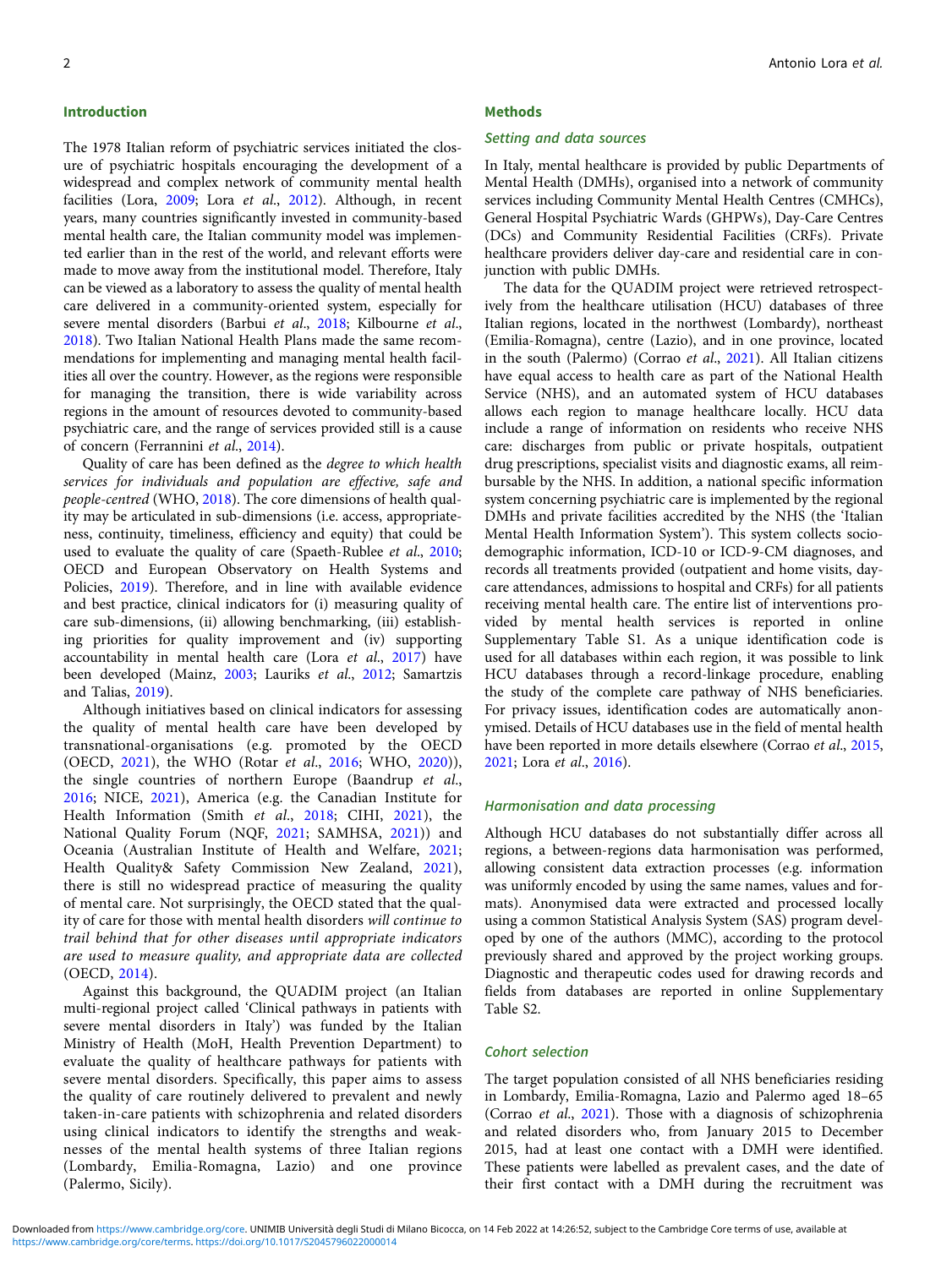recorded as the index date. Then, to include the cohort of newly taken-in-care patients (e.g. those with first-lifetime diagnosis of schizophrenia and related disorders known to the NHS), prevalent cases were excluded if they (i) received a diagnosis of schizophrenia and related disorders at any time before the index date, (ii) experienced any hospital admission to a psychiatric ward, and/or (iii) received at least two consecutive prescriptions for antipsychotic drugs within the two years before the index date. Because there is some residual uncertainty regarding the ability of this algorithm to identify new diagnoses, the latter study cohort was restricted to patients aged 18–40 years (Corrao et al., [2021\)](#page-9-0).

Members of both cohorts accumulated person-years of follow-up starting from the index date until one year after the index date (endpoint of follow-up). Those who did not reach at least one year of follow-up were excluded.

## Clinical indicators

Thirty-one quality indicators were jointly designed by two multidisciplinary expert groups, both funded by the Italian MoH (Corrao et al., [2019](#page-9-0), [2021\)](#page-9-0). The process of building indicators suitable for the quality assessment of care in schizophrenic disorders has been described elsewhere (Lora et al., [2016\)](#page-10-0). Those indicators were designed starting from evidence-based recommendations tailored to community care goals produced with the agreement of the Italian MoH and regional governments (Conferenza Unificata Stato-Regioni, [2014\)](#page-9-0), and considering the guidelines developed by the American Psychiatric Association (Keepers et al., [2020](#page-10-0)) and the National Institute for Clinical Excellence (National Collaborating Centre for Mental Health (UK), [2014\)](#page-10-0) as a milestone for the treatment of schizophrenia spectrum disorders. Recommendations, and the derived indicators, identified the interventions needed by essential clinical pathways for the treatment of severe mental illness and for their monitoring. Finally, the 31 clinical indicators identified were classified into three groups, each one related to one of the above-defined core dimensions of health quality: accessibility and appropriateness ( $n = 22$ ), continuity ( $n = 5$ ) and safety ( $n =$ 4) of the mental health care.

The need to retrieve the indicators from regional HCU databases led to the identification of process indicators, except for mortality and admission to GHPWs, as outcome indicators.

### Statistical analysis

Prevalence and incidence rates, and mean values of the indicators were computed for each region/province and for the whole aggregated sample. As calculations were separately performed within each considered region, summarised estimates were obtained by pooling aggregated regional data.

The hypothesis of homogeneity among regional estimates was tested using (i) the  $\chi^2$  test for clinical indicators expressed as proportions or (ii) the one-way analysis of variance (ANOVA) procedure for indicators expressed as the mean number of interventions per person-years of follow-up. Furthermore, the level of heterogeneity of estimates between regions was measured with the  $I^2$  statistics (the proportion of between-region variability due to heterogeneity) (Higgins et al., [2003](#page-9-0)).

The prescriptions of antipsychotics dispensed to patients during the follow-up were identified and used to evaluate persistence with the recommended pharmacotherapy. The duration of each prescription was calculated by dividing the total amount of

prescribed drugs by the defined daily dose. Prescriptions were considered 'consecutive' if the interval between the end of one prescription and the start of the following one was less than 90 days, and 'interrupted' otherwise; interrupted prescriptions were considered to lead to discontinuation of treatment. All outpatient contacts provided by CMHCs or DCs were identified to evaluate the persistence with community care, and a patient was considered persistent if they experienced at least one community contact every 90 days in the 365 days after the first contact. The time spent in hospital and residential wards was considered continuity of care.

The expected number of deaths was calculated by grouping male and female patients by age (in 5-year age-interval groups) and multiplying the number of patients in each group by the corresponding age- and gender-specific mortality rates among the general population of each region in the year 2015 (source: Italian Institute of Statistics). The standardised mortality ratio (SMR), which gives the ratio between observed and expected deaths, was calculated. The corresponding 95% CI were calculated by assuming that the observed number of deaths followed a Poisson distribution.

All the analyses were separately performed for each of the two considered cohorts and for each region, using the SAS Software (version 9.4; SAS Institute, Cary, NC, USA) and Microsoft Excel (Version 2019 16.0.6742.2048). For all hypotheses tested, two-tailed p-values <0.05 were considered significant.

# Results

The cohort selection process is shown in [Fig. 1](#page-3-0). A total of 70 586 prevalent patients with a diagnosis of schizophrenia and related disorders were identified, while the cases newly taken-in-care amounted to 1752. The sociodemographic and diagnostic characteristics of the two study cohorts are shown in online Supplementary Tables S3 and S4.

Age-standardised rates (per 10 000 inhabitants aged 18–65) of prevalence for schizophrenia and related disorders ranged from 23.5 (Lazio) to 54.6 (Palermo), while the overall prevalence rate was 39.2. Age-standardised rates for incidence (per 10 000 inhabitants aged 18–40) ranged from 2.5 (Lombardy) to 4.2 (Emilia-Romagna), while the overall rate was 3.1. The estimated values for the clinical indicators are shown in [Table 1](#page-4-0) for prevalent patients and in [Table 2](#page-6-0) for those newly taken-in-care.

As far as the accessibility and appropriateness of community care are concerned, about nine out of ten prevalent patients had at least one outpatient or DC intervention. On average, each patient with schizophrenia and related disorders received 27.7 outpatient contacts per year with MH professionals. The mean number of patients' outpatient psychiatric visits was 4.9 per year. Newly taken-in-care patients had a mean number of outpatient contacts and psychiatric visits of 22 and 6.3 contacts per year, respectively. Outreach programmes, like home visits, reached about two patients out of ten among prevalent cases and one out of ten among the ones newly taken-in-care. Structured assessment of clinical and psychosocial problems was infrequent. Only a tenth of the cases newly taken-in-care received this assessment, while the percentage was 2.4% in prevalent cases. About 54 and 59% of prevalent and new cases, respectively, received at least one psychosocial treatment (i.e. psychological, psychoeducational and rehabilitative interventions). The mean number of psychosocial interventions per year for prevalent cases and for the new ones was 14.7 and 11.6, respectively. Access to psychoeducation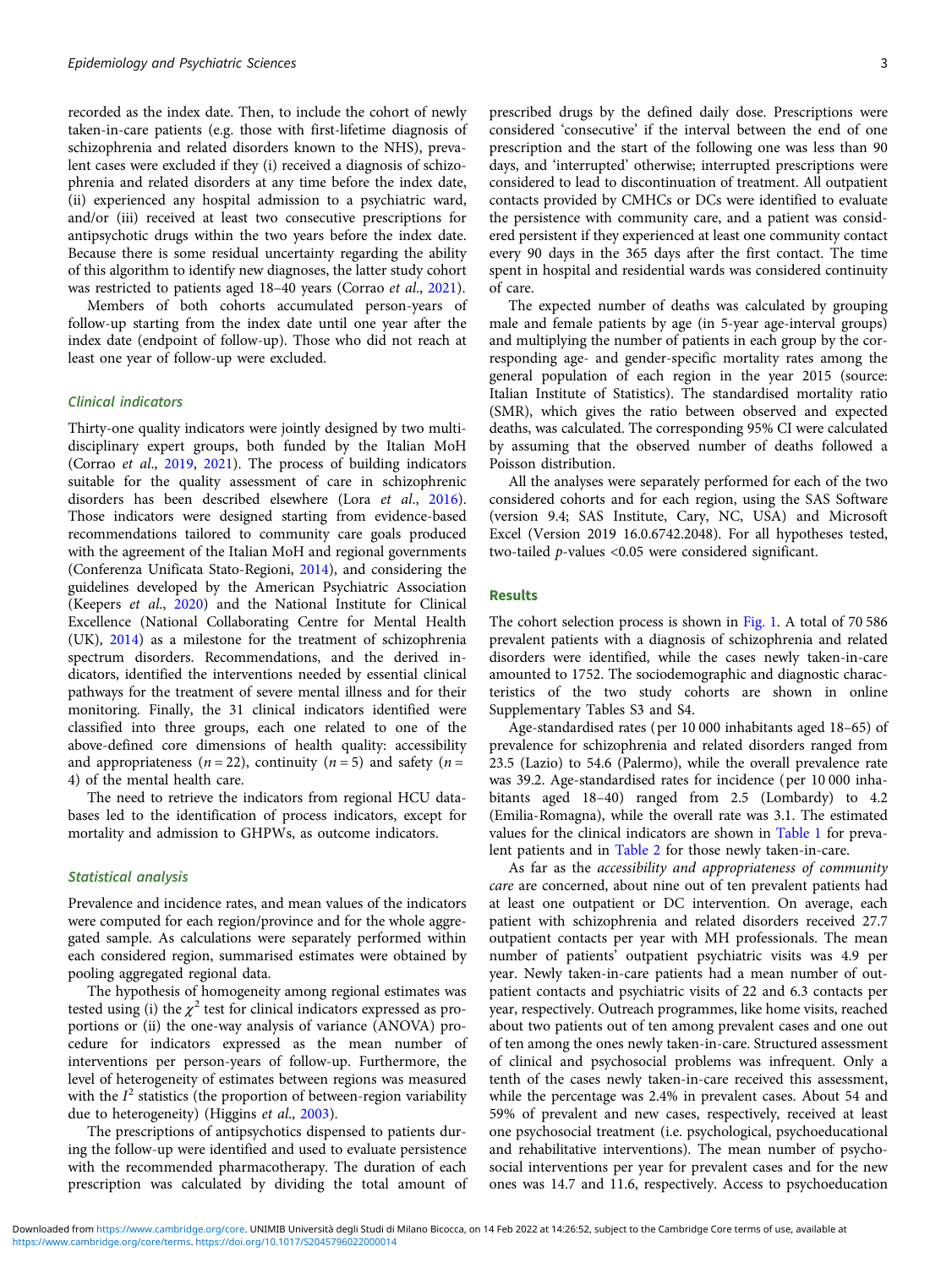<span id="page-3-0"></span>

Fig. 1. Flow-chart of inclusion and exclusion criteria for the eligibility of patients newly taken-in-care with schizophrenia and related disorders in three regions (Lombardy, Emilia-Romagna, Lazio) and one province (Palermo), and in the whole Italian sample. Italy, QUADIM-MAP projects, Italy, 2015–2016.

sessions was infrequent among the new cases and the prevalent ones, while the mean number of psychoeducational sessions per year was around five for both cohorts. Concerning psychological interventions, about a tenth of prevalent patients received at least one psychotherapy intervention, with a mean of 8.4 attending psychotherapy sessions per year. However, 21.5% of new cases started a psychotherapy treatment, with a mean of 8.6 sessions per year. More than one-third of the families of prevalent cases were addressed by specific interventions, whereas in families of newly taken-in-care patients, this proportion was almost 45%. Patients newly taken-in-care showed a mean of 2.4 interventions specifically addressed to patients' family members per year, being this mean equal to 1.5 in the prevalent cohort.

Regarding the recommended drug therapy, eight out of ten patients of the prevalent cohort were dispensed at least one prescription of antipsychotics. Only the 70% of patients newly taken-in-care started antipsychotic drugs treatment during the first year after the diagnosis. The proportion of patients who received antipsychotic polytherapy for more than 30 days was around 40% for both prevalent and new cases.

One prevalent patient out of six experienced at least one admission to CRF, while this proportion was one out of five among the cohort of patients newly taken-in-care. Prevalent patients admitted to CRF facilities spent a mean number of 171 days. The mean for new cases was 72. Concerning hospital care for acute events, only a tenth of prevalent patients experienced at least one hospital admission in GHPWs; among new cases this proportion was 19%. Where admissions to GHPWs are concerned, prevalent and newly taken-in-care patients showed a mean length of stay (LoS) of 31 and 32 days, respectively. The proportion of GHPW admissions with a LoS longer than 30 days was low in both cohorts. About one out of ten admissions to GHPWs was followed by an early readmission within 7 days after discharge, doubling within 30 days, in both samples.

Considering the dimension of the continuity of care, about two-thirds of prevalent cases received continuous community care (i.e. at least one community contact every 90 days in the 365 days after the first contact in the year), this proportion being 48% among the ones newly taken-in-care. The recommended continuity of care between GHPW and CMHCs (i.e. at least one CMHC contact within 14 days following GHPW discharge) was achieved for prevalent cases in six discharges out of

ten, considering all MH professionals' contacts in CMHCs, and in four discharges out of ten, limited to psychiatric visits. These proportions for new cases were 64 and 46%, respectively. Instead, home care within 2 weeks after GHPW admission was provided in one discharge out of 20 considering prevalent patients, and, in new cases, it was even rarer. As far as the continuity of antipsychotic therapy is concerned, only a half of the prevalent cases in treatment with antipsychotic drugs were persistent. Among the newly taken-in-care patients who started antipsychotic therapy, only four out of ten did not interrupt the treatment during the follow-up.

Concerning the safety of care, the mortality rate and the safety profile of antipsychotic drug therapy (i.e. the recommended set of lab exams for evaluating the blood glucose and lipids profile to screen for the metabolic side effects of drug therapy) were assessed. The complete set of lab exams for assessing the safety profile of drug therapy was performed in about three out of ten prevalent cases treated with antipsychotics. Only one out of ten newly taken-in-care patients who started an antipsychotic drug therapy was monitored both for hyperglycaemia and hyperlipidaemia. The SMR, which was only calculated for prevalent patients with schizophrenia and related disorders, showed an increased mortality rate of 70% (95% CI 60–80%) compared to the general population.

In relation to geographical variability, several indicators presented a marked heterogeneity across regions, especially considering the prevalent cohort. Differences in key aspects of community care, such as access and intensity of psychosocial care (psychological treatments, psychoeducation and carers' support), were evident. A patient living in Palermo received half of the community interventions and a fourth of the psychosocial interventions compared with a patient in Emilia-Romagna. Furthermore, in terms of continuity of community care, the percentages of patients in contact with community facilities within 14 days after GHPW discharge or receiving continuously a prescription of antipsychotic therapy showed high variability between regions, although readmission rates within 7–30 days of GHPW discharge were similar. The monitoring of side effects of antipsychotic drug therapy and mortality revealed huge variations. However, for new cases, the variability between regions was lower for some indicators, such as unplanned readmissions to GHPW within 30 days, accessibility to home care and antipsychotic therapy prescription.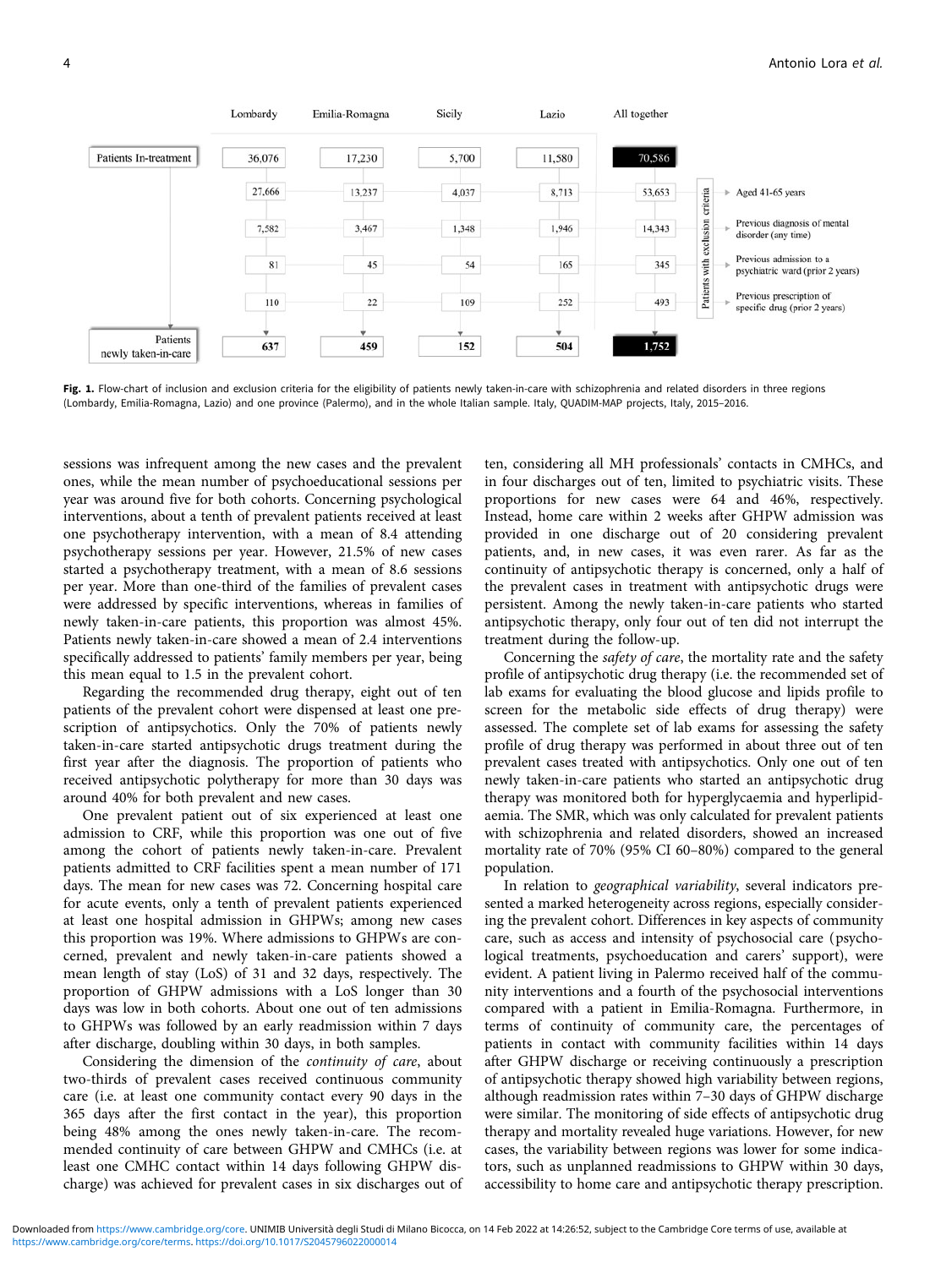<span id="page-4-0"></span>Table 1. Estimated values for the clinical indicators for prevalent patients with schizophrenia and related disorders treated by DMHs of four Italian areas (Lombardy, Emilia Romagna and Lazio Regions and Province of Palermo) and in the whole sample

|                |                                                                                                                         | Lombardy<br>$(n = 36076)$ | Emilia-Romagna<br>$(n = 17230)$ | Palermo<br>$(n = 5700)$ | Lazio<br>$(n = 11 580)$ | Whole<br>sample<br>$(n = 70586)$ | $1^2$ a |
|----------------|-------------------------------------------------------------------------------------------------------------------------|---------------------------|---------------------------------|-------------------------|-------------------------|----------------------------------|---------|
|                | Age-, gender-standardised treated prevalence<br>rate (×10 000)                                                          | 43.4                      | 46.1                            | 54.6                    | 23.5                    | 39.2                             |         |
|                | Accessibility and appropriateness of mental health care                                                                 |                           |                                 |                         |                         |                                  |         |
| $\mathbf{1}$   | Patients with at least one contact in CMHCs or<br><b>DCs</b>                                                            | 92.7%                     | 97.6%                           | 81.1%                   | 91.6%                   | 92.8%*                           | 99      |
| $\overline{2}$ | Mean number of patients' outpatient contacts<br>at CMHCs (per year)                                                     | 24.4                      | 44.1                            | 10.6                    | 22.0                    | $27.7*$                          | 99      |
| 3              | Mean number of patients' outpatient<br>psychiatric visits (per year)                                                    | 4.8                       | 4.4                             | 4.4                     | 6.1                     | $4.9*$                           | 99      |
| 4              | Patients with standardised assessments using<br>tests                                                                   | 3.0%                      | 2.2%                            | 0.7%                    | 1.9%                    | $2.4\%$ *                        | 98      |
| 5              | Patients delivered home care (at least one<br>home visit) <sup>b</sup>                                                  | 19.0%                     | <b>NA</b>                       | 10.7%                   | 20.0%                   | 18.4%*                           | 99      |
| 6              | Patients treated with psychosocial<br>interventions                                                                     | 49.8%                     | 58.5%                           | 60.5%                   | 54.3%                   | 53.5%*                           | 99      |
| $\overline{7}$ | Mean number of psychosocial interventions at<br>CMHCs (per year, in patients with at least one<br><i>intervention</i> ) | 13.8                      | 22.9                            | 5.3                     | 9.4                     | $14.7*$                          | 99      |
| 8              | Patients treated with psychoeducation (at least<br>one session) $c$                                                     | 3.1%                      | 6.1%                            | 5.9%                    | <b>NA</b>               | $4.2\%$ *                        | 99      |
| 9              | Mean number of psychoeducation sessions<br>(per year, in patients with at least one session) $c$                        | 4.5                       | 9.2                             | 2.0                     | <b>NA</b>               | $4.9*$                           | 99      |
| 10             | Patients treated with psychotherapy (at least<br>one session)                                                           | 7.9%                      | 4.4%                            | 9.3%                    | 13.6%                   | $8.1\%$ *                        | 99      |
| 11             | Mean number of psychotherapy sessions (per<br>year, in patients with at least one session)                              | 8.2                       | 8.2                             | 6.3                     | 9.7                     | $8.4*$                           | 95      |
| 12             | Patients with at least one outpatient carers'<br>contact                                                                | 34.5%                     | 39.5%                           | 57.5%                   | 26.3%                   | 36.2%*                           | 99      |
| 13             | Mean number of interventions specifically<br>addressed to patients' family members (per<br>year)                        | 1.4                       | 2.0                             | 2.5                     | 0.8                     | $1.5*$                           | 99      |
| 14             | Patients treated with antipsychotic agents                                                                              | 79.0%                     | 90.0%                           | 70.3%                   | 77.9%                   | 80.8%*                           | 99      |
| 15             | Patients treated with antipsychotic<br>polytherapy for more than 30 days (in patients<br>treated with antipsychotics)   | 31.5%                     | 65.7%                           | 14.3%                   | 38.2%                   | 40.7%*                           | 99      |
| 16             | Patients with at least one admission in<br>residential facilities                                                       | 16.6%                     | 19.0%                           | 2.5%                    | 10.3%                   | 15.0%*                           | 99      |
| 17             | Mean number of days spent in residential<br>facilities (in patients with at least one<br>admission)                     | 156.2                     | 191.9                           | 223.2                   | 172.5                   | $170.8*$                         | 98      |
| 18             | Patients with at least one admission in GHPW                                                                            | 10.7%                     | 10.1%                           | 13.1%                   | 8.0%                    | $10.3\%$ *                       | 97      |
| 19             | Mean number of days spent in GHPW (in<br>patients with at least one admission)                                          | 28.3                      | 26.9                            | 23.9                    | 49.6                    | $31.5*$                          | 99      |
| 20             | Admissions with a length of stay in GHPW<br>higher than 30 days                                                         | 9.7%                      | 6.9%                            | 5.2%                    | 7.6%                    | $8.4\%$ *                        | 92      |
| 21             | Unplanned re-admissions in GHPW within 7<br>days <sup>d</sup>                                                           | 9.3%                      | 10.4%                           | 5.9%                    | 13.6%                   | 9.7%                             | 97      |
| 22             | Unplanned re-admissions in GHPW within 30<br>days <sup>d</sup>                                                          | 20.0%                     | 21.2%                           | 16.6%                   | 23.3%                   | 20.2%                            | 84      |

(Continued)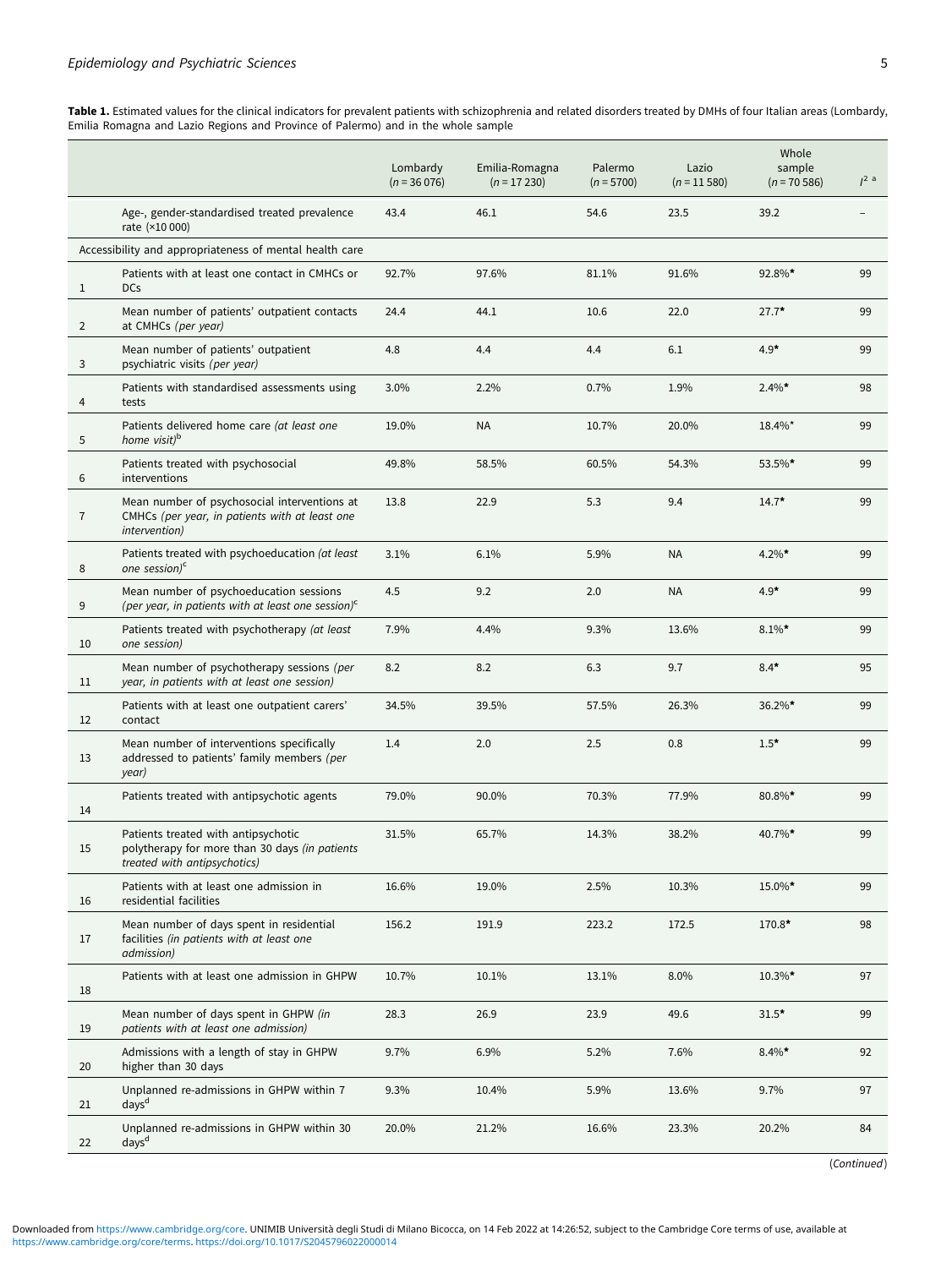#### Table 1. (Continued.)

|                                  |                                                                                                           | Lombardy<br>$(n = 36076)$ | Emilia-Romagna<br>$(n = 17230)$ | Palermo<br>$(n = 5700)$ | Lazio<br>$(n = 11580)$ | Whole<br>sample<br>$(n = 70586)$ | $1^2$ a |
|----------------------------------|-----------------------------------------------------------------------------------------------------------|---------------------------|---------------------------------|-------------------------|------------------------|----------------------------------|---------|
| Continuity of mental health care |                                                                                                           |                           |                                 |                         |                        |                                  |         |
| 23                               | Patients with continuous community care                                                                   | 57.2%                     | 74.3%                           | 45.1%                   | 66.7%                  | $62.3\%$ *                       | 99      |
| 24                               | GHPW discharges followed by any mental<br>health outpatient contact within 14 days <sup>d</sup>           | 58.3%                     | 73.7%                           | 47.3%                   | 66.1%                  | $61.2\%$ *                       | 98      |
| 25                               | GHPW discharges followed by an outpatient<br>psychiatric visit within 14 days <sup>d</sup>                | 36.5%                     | 34.2%                           | 35.6%                   | 46.1%                  | $37.1\%$ *                       | 94      |
| 26                               | GHPW discharges followed by home care<br>within 14 days <sup>b,d</sup>                                    | 8.3%                      | <b>NA</b>                       | 2.1%                    | 6.9%                   | $5.7\%$ *                        | 97      |
| 27                               | Patients persistent with antipsychotic therapy                                                            | 44.2%                     | 52.8%                           | 68.2%                   | 52.0%                  | 49.8%*                           | 99      |
| Safety of mental health care     |                                                                                                           |                           |                                 |                         |                        |                                  |         |
| 28                               | Patients monitored for hyperglycaemia and<br>hyperlipidaemia (in patients treated with<br>antipsychotics) | 28.6%                     | 30.8%                           | 29.0%                   | 18.8%                  | 27.7%*                           | 99      |
| 29                               | Patients monitored for hyperlipidaemia (in<br>patients treated with antipsychotics)                       | 30.0%                     | 32.2%                           | 31.0%                   | 19.6%                  | 29.0%*                           | 99      |
| 30                               | Patients monitored for hyperglycaemia (in<br>patients treated with antipsychotics)                        | 45.4%                     | 44.4%                           | 45.1%                   | 41.4%                  | 44.5%*                           | 93      |
| 31                               | Mortality (SMR), and relative 95% CI                                                                      | $1.6(1.5-1.7)$            | $1.6(1.5-1.7)$                  | 2.6<br>$(2.2 - 2.9)$    | $1.9(1.7-2.1)$         | $1.7(1.6-1.8)$ *                 |         |

DMH, Department of Mental Health; CMHC, Community Mental Health Centres; DC, Day-Care Centres; GHPW, General Hospital Psychiatric Wards; SMR, standardised mortality ratio. Italy, QUADIM-MAP projects, Italy, 2015-2016.

<sup>a</sup>Values of  $I^2$  are percentages.

<sup>b</sup>Information for Emilia-Romagna Region was not available for this clinical indicator, which was calculated on the 53 356 remaining patients.

<sup>c</sup>Information for Lazio Region was not available for this clinical indicator, which was calculated on the 59 006 remaining patients.

dAfter a previous hospital admission in GHPW (statistical unit).

 $p$ -value < 0.05 for test of homogeneity among indicators' regional estimates.

### **Discussion**

The results showed a mixed picture. For most prevalent patients, community care is accessible, continuous and moderately intensive. However, the gap in psychosocial treatments (also among regions) is relevant, both for overall and specific interventions: psychoeducation or psychological treatments are not common, and the intensity of these treatments is moderate. This is also true for specific activities addressed to patients' family members. Generally, few patients receive home care, even immediately after the discharge from GHPWs. Only one-tenth of patients are admitted to GHPWs and some dimensions of hospital care quality (e.g. readmissions within 7–30 days, LoS of more than 30 days) seem guaranteed. Residential care is more frequent than acute hospital care. Continuity of care at the community level seems achieved, as in the continuity between GHPW and CMHC within 2 weeks of hospital discharge. Most patients receive antipsychotic drugs, and polytherapy is frequent. Only a half of the patients showed a long-term persistence with antipsychotic prescriptions, and the monitoring for metabolic side effects is generally poor. Mortality shows a twofold risk with respect to the general population, as also found in a recent Italian study using health admin-istrative databases (Berardi et al., [2021\)](#page-9-0).

The quality of care for patients newly taken-in-care is not homogeneous. Newly taken-in-care patients present a moderate intensity of outpatient care, specifically for psychosocial interventions, low home care and continuity of community care, and a considerable level of admissions to GHPWs and residential facilities, low persistence in antipsychotic drug therapy and poor medical attention in monitoring metabolic side effects. Moreover, the care pathways for new cases are not implemented based on a structured assessment, a lack hindering care appropriateness. Conversely, some areas are well addressed: the readiness of community care after hospitalisation and the percentage of patients who receive specific psychosocial interventions is acceptable for cases newly taken-in-care.

The regional heterogeneity for the prevalent cases is high in almost all areas. Between-regions variability was quite low for newly taken-in-care patients. Accessibility to home care, the continuity between GHPWs and CMHC after discharge and the continuity of the prescription of antipsychotic therapy was relatively homogenous in the four areas. When this variability is high, its meaning could be easily read in terms of quality of mental health care. The existing low variability is more difficult to interpret. The lack of variability for new cases in terms of accessibility to home care, continuity between GHPW and CMHC, and continuity of prescription of antipsychotic therapy may mean that all the regions have the same low quality of care in these areas.

The variability in the definitions of the indicators limits the international comparability of these results; standards are still lacking for the definitions of clinical indicators (Iyer et al., [2016\)](#page-10-0). An example concerns the continuity of care between hospital and community, as the recommended period following discharge from inpatient care may vary from 7 to 30 days in different countries (OECD, [2021\)](#page-10-0). However, some comparisons for the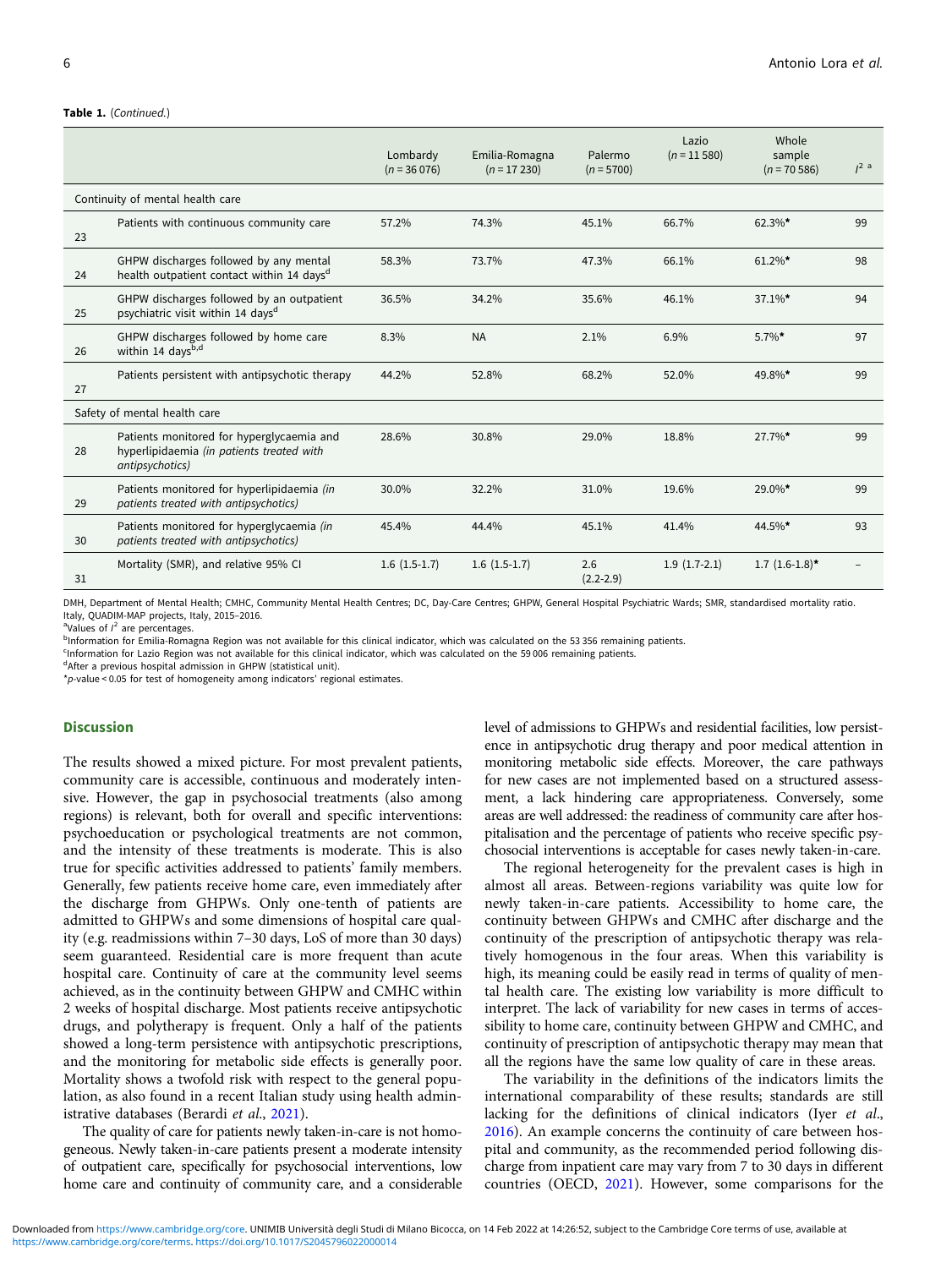<span id="page-6-0"></span>Table 2. Estimated values for the clinical indicators for patients with schizophrenia and related disorders newly taken-in-care by DMHs of four Italian areas (Lombardy, Emilia Romagna and Lazio Regions and Province of Palermo) and in the whole sample

|                   |                                                                                                                       | Lombardy<br>$(n = 637)$ | Emilia-Romagna<br>$(n = 459)$ | Palermo<br>$(n = 152)$ | Lazio<br>$(n = 504)$ | Whole<br>sample<br>$(n = 1752)$ | I <sup>2a</sup> |
|-------------------|-----------------------------------------------------------------------------------------------------------------------|-------------------------|-------------------------------|------------------------|----------------------|---------------------------------|-----------------|
|                   | Age-, gender-standardised incidence rate<br>(x10000)                                                                  | 2.5                     | 4.2                           | 4.1                    | 3.2                  | 3.1                             |                 |
|                   | Accessibility and appropriateness of mental health care                                                               |                         |                               |                        |                      |                                 |                 |
| $\mathbf{1}$      | Patients with at least one contact in CMHCs<br>or DCs                                                                 | 87.1%                   | 92.2%                         | 82.2%                  | 86.3%                | 87.8%*                          | 96              |
| $\overline{2}$    | Mean number of patients' outpatient<br>contacts at CMHCs (per year)                                                   | 20.7                    | 31.7                          | 14.4                   | 16.8                 | $22.0*$                         | 95              |
| 3                 | Mean number of patients' outpatient<br>psychiatric visits (per year)                                                  | 6.4                     | 6.2                           | 5.2                    | 6.6                  | $6.3*$                          | 59              |
| 4                 | Patients with standardised assessments<br>using tests                                                                 | 10.7%                   | 13.7%                         | 1.3%                   | 7.7%                 | $9.8\%$ *                       | 95              |
| 5                 | Patients delivered home care (at least one<br>home visit) <sup>b</sup>                                                | 10.4%                   | <b>NA</b>                     | 7.9%                   | 9.5%                 | 9.7%                            | $\overline{2}$  |
| 6                 | Patients treated with psychosocial<br>interventions                                                                   | 57.0%                   | 63.2%                         | 67.8%                  | 54.8%                | 58.9%*                          | 77              |
| $\overline{7}$    | Mean number of psychosocial interventions<br>at CMHCs (per year, in patients with at least<br>one intervention)       | 13.3                    | 13.9                          | 8.6                    | 8.1                  | $11.6*$                         | 89              |
| 8                 | Patients treated with psychoeducation<br>(at least one session) $c$                                                   | 7.8%                    | 13.7%                         | 8.6%                   | <b>NA</b>            | $10.1\%$ *                      | 78              |
| 9                 | Mean number of psychoeducation sessions<br>(per year, in patients with at least one<br>$session$ <sup>c</sup>         | 4.9                     | 5.3                           | 3.0                    | <b>NA</b>            | 4.9                             | 96              |
| 10                | Patients treated with psychotherapy (at least<br>one session)                                                         | 27.4%                   | 16.8%                         | 27.6%                  | 21.4%                | 21.5%*                          | 73              |
| 11                | Mean number of psychotherapy sessions<br>(per year, in patients with at least one<br>session)                         | 9.6                     | 8.2                           | 6.8                    | 8.3                  | 8.6                             | 82              |
| $12 \overline{ }$ | Patients with at least one outpatient carers'<br>contact                                                              | 47.9%                   | 50.8%                         | 63.8%                  | 28.2%                | 44.3%*                          | 97              |
| 13                | Mean number of interventions specifically<br>addressed to patients' family (per year)                                 | 2.6                     | 3.0                           | 3.9                    | 1.0                  | $2.4*$                          | 97              |
| 14                | Patients who started antipsychotic<br>treatment                                                                       | 72.2%                   | 81.3%                         | 57.2%                  | 59.1%                | 69.5%*                          | 95              |
| $15\,$            | Patients treated with antipsychotic<br>polytherapy for more than 30 days (in<br>patients treated with antipsychotics) | 32.2%                   | 57.4%                         | 13.8%                  | 30.2%                | 38.1%*                          | 97              |
| 16                | Patients with at least one admission in<br>residential facilities                                                     | 26.1%                   | 27.9%                         | 2.6%                   | 12.7%                | 20.8%*                          | 98              |
| 17                | Mean number of days spent in residential<br>facilities (in patients with at least one<br>admission)                   | 64.3                    | 60.2                          | 118.6                  | 107.8                | $71.8*$                         | 96              |
| 18                | Patients with at least one admission in<br><b>GHPW</b>                                                                | 20.6%                   | 23.7%                         | 20.4%                  | 13.3%                | 19.3%*                          | 85              |
| 19                | Mean number of days spent in GHPW (in<br>patients with at least one admission)                                        | 33.9                    | 31.1                          | 14.5                   | 38.6                 | $32.3*$                         | 98              |
| 20                | Admissions with a length of stay in GHPW<br>higher than 30 days                                                       | 9.5%                    | 6.2%                          | $0.0\%$                | 1.4%                 | $6.4\%*$                        | 72              |
| 21                | Unplanned re-admissions in GHPW within 7<br>days <sup>d</sup>                                                         | 12.6%                   | 13.1%                         | 12.5%                  | 7.2%                 | 11.9%*                          | 10              |
| 22                | Unplanned re-admissions in GHPW within 30<br>days <sup>d</sup>                                                        | 20.1%                   | 22.8%                         | 17.5%                  | 8.7%                 | 19.0%                           | 69              |

(Continued)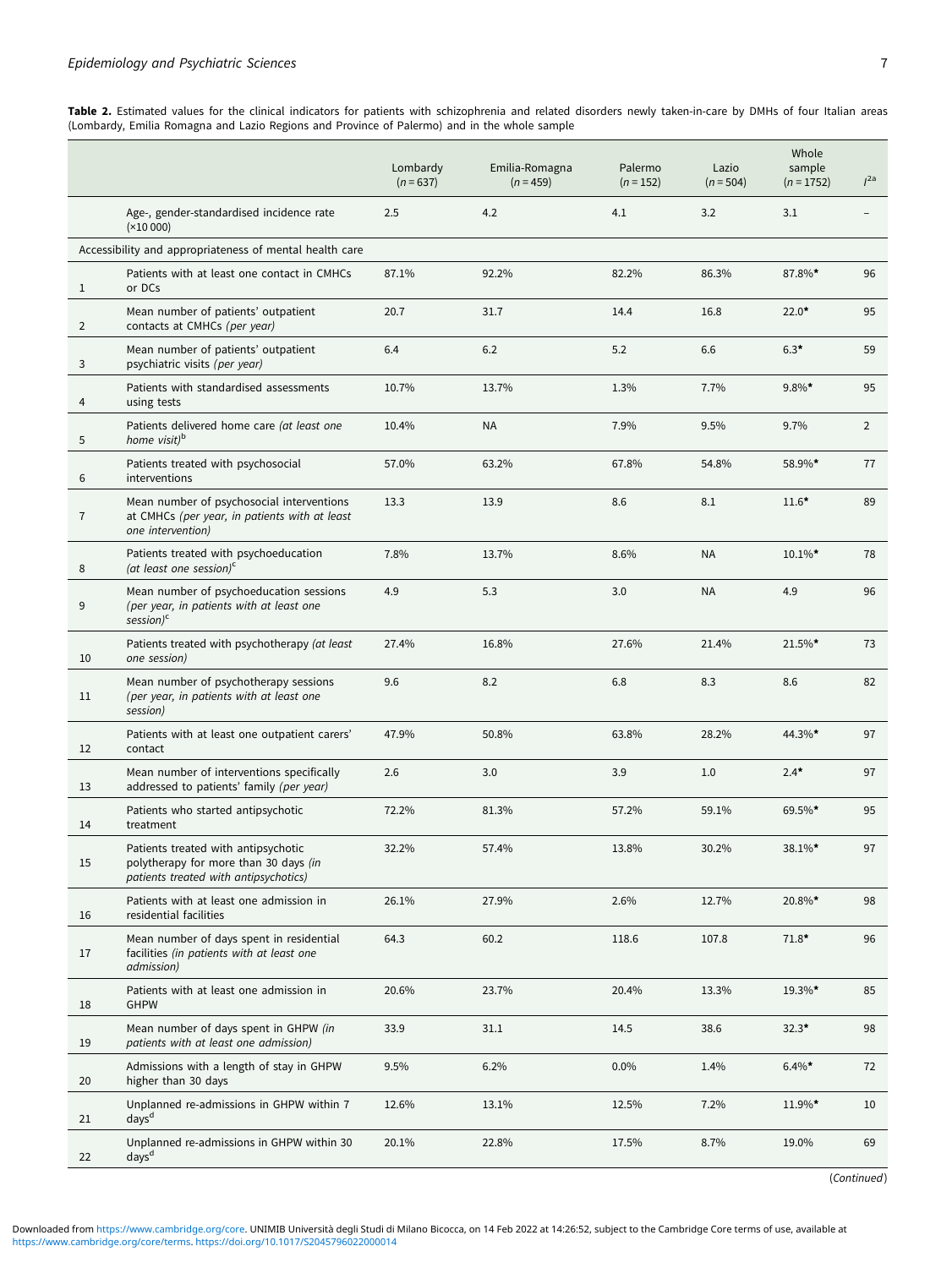#### Table 2. (Continued.)

|                              |                                                                                                           | Lombardy<br>$(n = 637)$ | Emilia-Romagna<br>$(n = 459)$ | Palermo<br>$(n = 152)$ | Lazio<br>$(n = 504)$ | Whole<br>sample<br>$(n = 1752)$ | I <sup>2a</sup> |
|------------------------------|-----------------------------------------------------------------------------------------------------------|-------------------------|-------------------------------|------------------------|----------------------|---------------------------------|-----------------|
|                              | Continuity of mental health care                                                                          |                         |                               |                        |                      |                                 |                 |
| 23                           | Patients with continuous community care                                                                   | 49.0%                   | 38.4%                         | 44.4%                  | 52.6%                | 47.9%*                          | 99              |
| 24                           | GHPW discharges followed by any mental<br>health outpatient contact within 14 days <sup>d</sup>           | 58.8%                   | 71.0%                         | 47.5%                  | 75.4%                | 64.2%*                          | 79              |
| 25                           | GHPW discharges followed by an outpatient<br>psychiatric visit within 14 days <sup>d</sup>                | 45.2%                   | 39.3%                         | 45.0%                  | 62.3%                | 45.9%*                          | 71              |
| 26                           | GHPW discharges followed by home care<br>within 14 days <sup>b,d</sup>                                    | 5.5%                    | <b>NA</b>                     | $0.0\%$                | 2.9%                 | 2.9%                            | 8               |
| 27                           | Patients persistent with antipsychotic<br>therapy                                                         | 37.8%                   | 44.0%                         | 40.2%                  | 41.9%                | 40.9%                           | 12              |
| Safety of mental health care |                                                                                                           |                         |                               |                        |                      |                                 |                 |
| 28                           | Patients monitored for hyperglycaemia and<br>hyperlipidaemia (in patients treated with<br>antipsychotics) | 10.2%                   | 14.2%                         | 4.6%                   | 8.7%                 | $10.7\%$ *                      | 74              |
| 29                           | Patients monitored for hyperlipidaemia (in<br>patients treated with antipsychotics)                       | 10.4%                   | 26.5%                         | 4.6%                   | 9.1%                 | 14.6%                           | 94              |
| 30                           | Patients monitored for hyperglycaemia (in<br>patients treated with antipsychotics)                        | 27.4%                   | 14.7%                         | 14.9%                  | 19.5%                | 20.7%                           | 86              |

DMH, Department of Mental Health; CMHC, Community Mental Health Centres; DC, Day-Care Centres; GHPW, General Hospital Psychiatric Wards; SMR, standardised mortality ratio. Italy, QUADIM-MAP projects, Italy, 2015-2016.

<sup>a</sup>Values of  $I^2$  are percentages.<br>butormation for Emilia Roma

<sup>b</sup>Information for Emilia-Romagna Region was not available for this clinical indicator, which was calculated on the 53 356 remaining patients.

c Information for Lazio Region was not available for this clinical indicator, which was calculated on the 59 006 remaining patients.

<sup>d</sup>After a previous hospital admission in GHPW (statistical unit).

 $p$ -value < 0.05 for test of homogeneity among indicators' regional estimates

intensity of community care may be possible. UK patients received a higher mean number of outpatient contacts (Thomas et al., [2018](#page-10-0)) than Italian patients and a higher proportion of patients had access to psychological interventions (NICE, [2019](#page-10-0)).

The frequency of polytherapy with antipsychotics in Italy was higher than in the UK (The Royal College of Psychiatrists, [2018\)](#page-10-0) or in Spain (Orrico-Sánchez et al., [2020\)](#page-10-0). An extensive review (Gallego et al., [2012\)](#page-9-0) showed that it was twice the median of European studies in general, but lower than in a large Finnish survey (Tiihonen et al., [2019](#page-10-0)). A lower percentage of Italian patients received safety profile monitoring of antipsychotic therapy in comparison to the UK (NICE, [2019\)](#page-10-0).

Concerning continuity of care, while it is not possible to find a recent comparison for the indicator of continuous community care, the percentage of patients with a community contact within 7–14 days after discharge from GHPW in Norway (OECD, [2021](#page-10-0)) was similar compared to Italy and Australia (Australian Institute of Health and Welfare, [2021](#page-9-0)) but limited to a shorter period (7 days).

Considering the frequency of unplanned GHPW readmissions within 30 days, estimates for Italy were similar to those from the USA (AHRQ, [2021](#page-9-0)), Denmark (The Danish Ministry of Health et al., [2018](#page-10-0)), but higher than the OECD countries median (OECD, [2021](#page-10-0)) and Scotland (Scottish Government, [2021](#page-10-0)).

Mortality, expressed in SMR, was lower in Italy than in Denmark (Lomholt et al., [2019](#page-10-0)), in the UK (Hayes et al., [2017\)](#page-9-0) and in Scandinavian countries (Nordentoft et al., [2013](#page-10-0)).

The picture of mental health care in Italy, compared to other high-income countries, is incomplete mainly because of different indicator systems. However, it is possible to state that the delivery

of psychosocial interventions is insufficient, as is the monitoring of antipsychotic side effects, while the continuity of care between general hospital and the community as a percentage of repeated admissions are in line with the countries examined. More studies are needed to understand better the reasons for the lower mortality in Italy in comparison with Northern European countries.

Finally, some critical issues should be addressed before a quality improvement of the Italian Mental Health System occurs. First, current community care is focused more on the delivery of psychiatric care and less on psychosocial-oriented care. Consistently with previous studies (Pathare et al., [2018](#page-10-0); Corrao et al., [2021\)](#page-9-0), stressing the role of the 'psychosocial intervention gap' (i.e. the lack of psychosocial interventions in mental health care), we strongly support the need to increase the provision of community psychosocial care in mental health services. The only sustainable way to bridge the psychosocial gap is to empower nurses, rehabilitation therapists and social workers as providers of psychosocial interventions through a wide and structural process of task shifting (WHO|Task shifting, [s.d.\)](#page-11-0). Second, cases newly taken-in-care receive less intensive and continuous care than prevalent ones. The implementation in Italy of Early Intervention Services using structured clinical pathways for newly taken-in-care patients is incomplete (Csillag et al., [2018](#page-9-0)). Addressing this deficit in community care must be prioritised. Third, efforts should be made to improve the safety of psychopharmacological treatments and, more generally, to reduce mortality. Fourth, geographical variability is a key issue, as highlighted in the USA (Horvitz-Lennon et al., [2015\)](#page-9-0), because relevant gaps between regions are likely to hamper equity.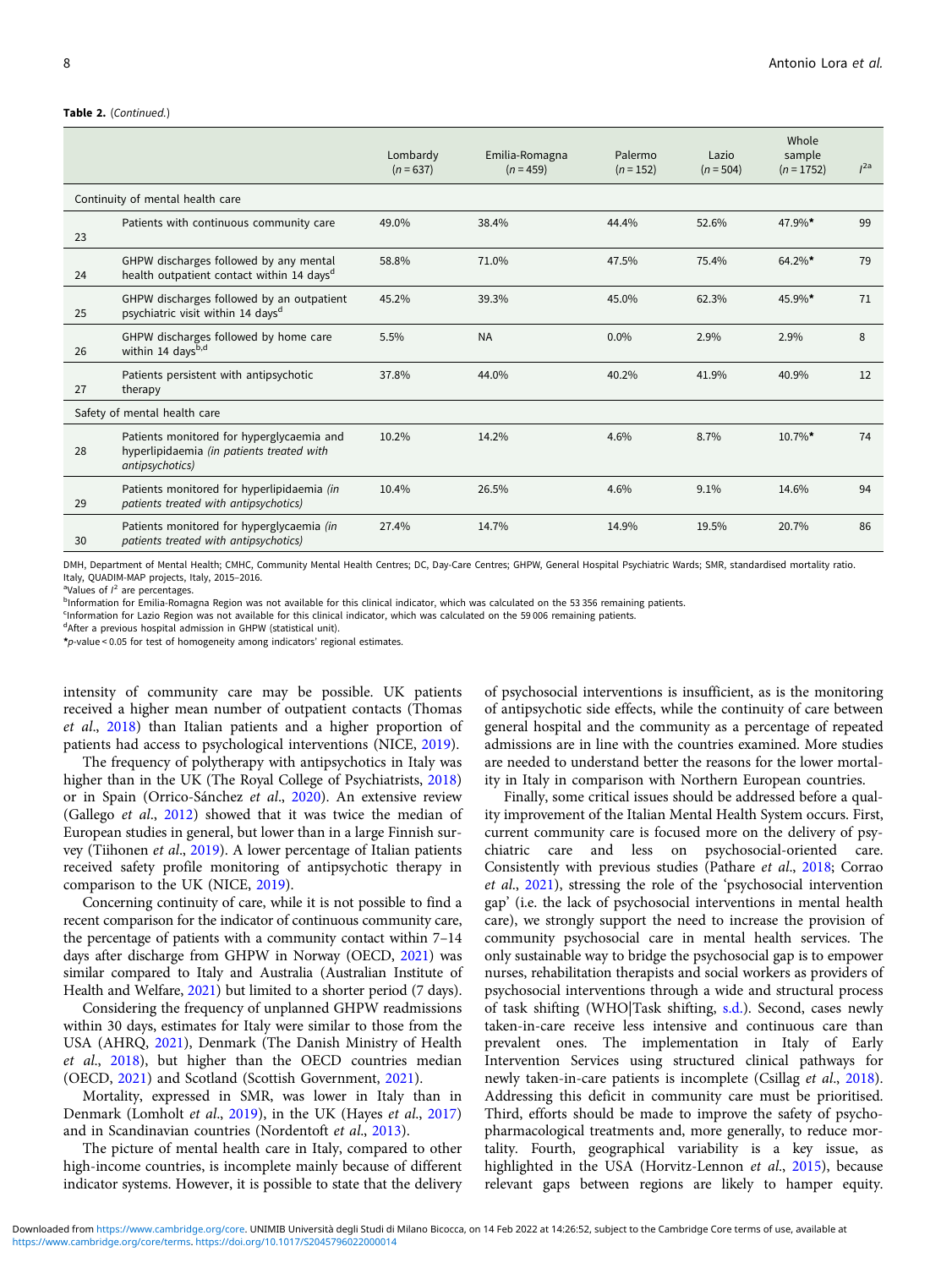These gaps should be addressed in terms of resources. In addition, the rate of mental health professionals among the four regions shows a twofold variation (Italian Ministry of Health, [2018\)](#page-10-0), and there is need for the reorganisation of mental health services at a regional level. Although more resources are urgently needed, an increase in resources alone is not sufficient. The organisation of mental health services in different regions should be better understood and eventually changed.

To conclude this study, we need to consider its strengths and weaknesses. First, our investigation is based on data from a large, unselected cohort across four Italian regions, covering about onefifth of the national population. This was possible because Italy's free healthcare system is available to all citizens. This study represents the largest evaluation carried out in Italy, on the quality of mental health care routinely delivered to patients affected by prevalent or incident schizophrenia. It is among the most extensive surveys conducted in a European country, comparable to studies based on the Danish Schizophrenia Register (Jørgensen et al., [2015,](#page-10-0) [2016;](#page-10-0) Baandrup et al., [2016](#page-9-0)) or other Nordic mental health registers (Nordentoft et al., [2013](#page-10-0); van der Lee et al., [2016;](#page-11-0) Tiihonen et al., [2019](#page-10-0)). Second, the availability of high-quality integrated individual data (the HCU databases) on outpatient and inpatient services provided by the NHS, linked to data on care provided by public DMHs, offers the opportunity to trace and evaluate the complete care pathway of patients with severe mental disorders, in a setting reflecting the current clinical practice, thereby generating reliable real-world evidence on mental healthcare (Corrao et al., [2021](#page-9-0)). Therefore, the study is not affected by selective participation or recall bias. Third, newly taken-in-care patients were identified from their first contact with the NHS mental health services in which a schizophrenic disorder was diagnosed, and the complete sequence of their mental healthcare services was known.

Our study also has limitations. First, by using HCU databases, we were reasonably able to detect only the first contact with the diagnosis of schizophrenia and related disorders registered on the public Regional Health System, and not the date of the actual onset. Although we designed our study to start observation from when a patient was diagnosed with schizophrenia and related disorders, our previous findings suggested that this did not always occur (Corrao et al., [2021](#page-9-0)), probably due to our inability to account for private services. Thus, as the onset of schizophrenia and related disorders is usually less likely to occur after the age of 40, we used a different age range for including newly taken-in-care patients, similar to a recent survey in Spain using HCU to assess the epidemiology of schizophrenia (Orrico-Sánchez et al., [2020](#page-10-0)). Second, as with any observational study based on HCU databases, a pitfall of our study concerns the lack of clinical data (e.g. the severity of the disease, other related complications and/or comorbidities) and socioeconomic information, potentially affecting the adherence of patients to the mental healthcare supplied. Clinical status only can be inferred from diagnostic information, and information stored in the HCU databases does not include clinical variables. Furthermore, some indicators that were initially identified, as the rate of patients restrained in GHPWs or the existence of a case manager or an individual care plan, could not be evaluated because this information is not collected in the Italian Mental Health Information System. A deeper knowledge of clinical and social traits would have explained some of the findings more clearly. Third, information about treatments supplied by private organisations or facilities, as well as non-reimbursable payments,

were not available from our databases (Pauly et al., [2016;](#page-10-0) Islek et al., [2018](#page-10-0)), and we could not account for these interventions in our analyses. Therefore, it should be underlined that our findings only focus on services supplied by public facilities. Fourth, we cannot exclude the possibility that some between-region differences are partly due to heterogeneity in the quality and completeness of data. However, it should be stressed that, because HCU data are used for reimbursing public and accredited service providers, incorrect and incomplete reports lead to legal consequences.

# Conclusion

This system of clinical indicators could be a useful tool for evaluating the quality of health care in a community-oriented mental health system, such as the Italian one, in an automated and standardised way. Indeed, because this system is completely based on a minimum set of HCU data already available in each Italian region, it could easily be implemented for rapid and periodical evaluations. For this purpose, a 'dashboard' with software for calculating these indicators has been developed and proposed for implementation to the MoH and to the Italian regions by the QUADIM-MAP working groups, with the aim of routinely assessing the quality of clinical pathways and providing benchmarking for DMHs at national and regional level.

In Europe, only a few countries currently use indicators to routinely assess the quality of mental health care. However, the rising interest in this field reflects the opinion that data-based and systematic quality monitoring at a regional and/or national level are essential for the sustainable improvement of mental healthcare (Bramesfeld et al., [2016\)](#page-9-0). Real-world data collected in HCU databases may represent essential leverage for quality improvement of mental health care. These data are needed now more than ever because the COVID-19 outbreak seriously hampered the activity of mental health services and highlighted the importance of mental health care for the population (Mezzina et al., [2020](#page-10-0)). There is an urgent need to analyse the impact that COVID-19 had on the quality of mental health care, a need that could be met through the ongoing assessment of the indicators system presented in this study.

Supplementary material. The supplementary material for this article can be found at [https://doi.org/10.1017/S2045796022000014.](https://doi.org/10.1017/S2045796022000014)

**Data.** The data that support the findings of this study are available from the Regions of Lombardy, Lazio and Emilia-Romagna, and the Province of Palermo, but restrictions apply to the availability of these data, which were used under license for the current study, and so are not publicly available. Data are however available from the authors upon reasonable request and with permission of the Regions involved in this study.

Acknowledgements. We thank the 'QUADIM project' and 'Monitoring and assessing diagnostic-therapeutic paths (MAP)' working groups of the Italian Ministry of Health. 'QUADIM project' working group (Italian Health Ministry, Prevention Dept):

- Italian Ministry of Health, General Directorate for Health Prevention: Di Fiandra T, Magliocchetti N.
- Department of Mental Health, Lecco Hospital, Lecco, Italy: Lora A, Allevi L, Barri M.
- Emilia-Romagna Region: Saponaro A.
- Lazio Region: Gaddini A, Mattia V.
- Sicily Region: Scondotto S, Pollina Addario W, Berardi M, Di Giorgi M.
- University of Milano-Bicocca, Dept. of Statistics and Quantitative Methods: Corrao G, Monzio Compagnoni M.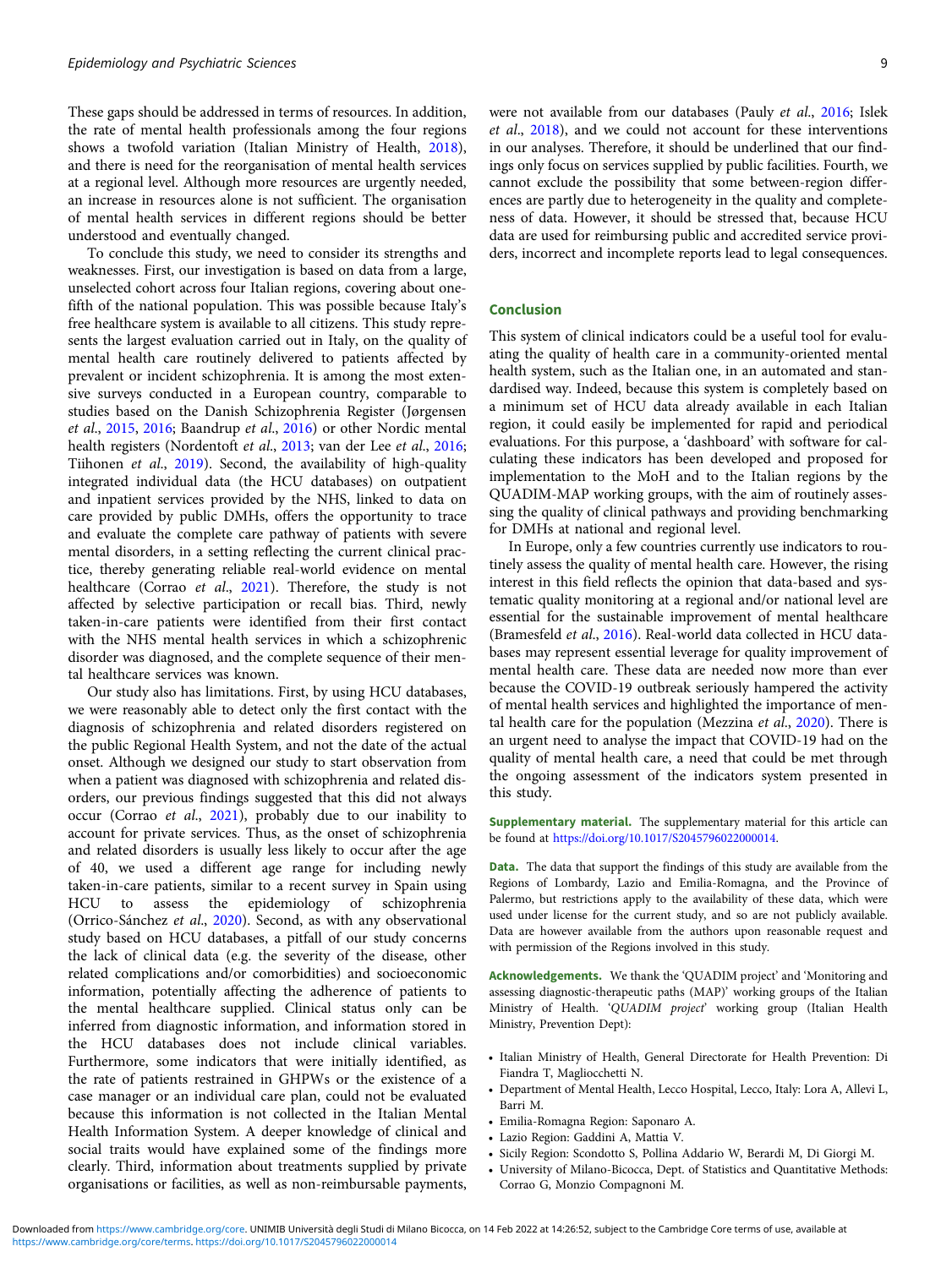- <span id="page-9-0"></span>• IRCCS Mario Negri: Barbato A, D'Avanzo B, Monti I.
- SDA Cergas Bocconi: Tozzi V.D, Ferrara L, Banks H. 'Monitoring and assessing diagnostic-therapeutic paths' MAP working group (Italian Health Ministry, Health Planning Dept):
- Italian Ministry of Health, Dept of Health Planning: Donata Bellentani, Simona Carbone (technical coordinator), Carla Ceccolini, Angela De Feo, Cristina Giordani, Rosanna Mariniello, Modesta Visca; Dept of health prevention: Natalia Magliocchetti, Giovanna Romano; External Expert: Antonio Lora, Paola Pisanti, Rinaldo Zanini.
- Polytechnic University of Marche: Flavia Carle (scientific coordinator), Marica Iommi, Edlira Skrami.
- University of Milano-Bicocca, Laboratory of Healthcare Research & Pharmacoepidemiology: Anna Cantarutti, Giovanni Corrao, Matteo Monzio Compagnoni, Pietro Pugni, Federico Rea.
- Department of Epidemiology Lazio Region: Marina Davoli, Mirko Di Martino, Adele Lallo.
- Aosta Valley Region: Patrizia Vittori, Giuliana Vuillermin.
- Campania Region: Alfonso Bernardo, Anna Frusciante.
- Emilia-Romagna Region: Laura Belotti, Rossana De Palma.
- Friuli-Venezia Giulia Region: Andrea Di Lenarda, Marisa Prezza.
- Lazio Region: Danilo Fusco, Chiara Marinacci.
- Lombardy Region: Francesco Bortolan, Olivia Leoni.
- Marche Region: Liana Spazzafumo, Simone Pizzi.
- Molise Region: Lolita Gallo, Riccardo Tamburro.
- Puglia Region: Ettore Attolini, Vito Lepore.
- Sicily Region: Salvatore Scondotto, Giovanni De Luca.
- Tuscany Region: Paolo Francesconi, Carla Rizzuti.
- Veneto Region: Francesco Avossa, Silvia Vigna.
- Research and Health Foundation (Fondazione ReS Ricerca e Salute): Letizia Dondi, Nello Martini, Antonella Pedrini, Carlo Piccinni.
- National Agency for Regional Health Services: Mimma Cosentino, Maria Grazia Marvulli.
- ANMCO (National Association of Hospital Cardiologists) Study Center: Aldo Maggioni.

Financial support. This study was supported and funded by grants from the Italian Ministry of Health: grant number J59H06000160001 ('Monitoring and assessing diagnostic-therapeutic paths', MAP project), and grant number F52F16001420001 ('Clinical pathways in patients with severe mental disorders in Italy', QUADIM project). Italian Ministry of Health had no role in the design of the study, the collection, analysis and interpretation of the data, as well as the writing of the manuscript.

Conflict of interest. GC received research support from the European Community (EC), the Italian Agency of Drug (AIFA) and the Italian Ministry for University and Research (MIUR). He took part to a variety of projects that were funded by pharmaceutical companies (i.e. Novartis, GSK, Roche, AMGEN and BMS). He also received honoraria as member of Advisory Board from Roche. No other potential conflicts of interest relevant to this article were disclosed.

Ethical standards. The Ethical Committee of the University of Milano-Bicocca evaluated the protocol (Protocol number 497, Year 2019) and established that the study (i) was exempt from patients informed consent (according to General Authorization for the Processing of Personal Data for Scientific Research Purposes Issued by the Italian Privacy Authority on August 10, 2018; [https://www.garanteprivacy.it/web/guest/home/docweb/-/](https://www.garanteprivacy.it/web/guest/home/docweb/-/docweb-display/docweb/9124510) [docweb-display/docweb/9124510\)](https://www.garanteprivacy.it/web/guest/home/docweb/-/docweb-display/docweb/9124510); (ii) provides sufficient guarantees of individual records anonymity; and (iii) was designed according to quality standards of good practice of observational research based on secondary data.

#### References

AHRQ (2021) HCUP-US Home Page. Available at <https://hcup-us.ahrq.gov/>. Australian Institute of Health and Welfare (2021) Mental health services in Australia, Key Performance Indicators for Australian Public Mental Health Services. Available at [https://www.aihw.gov.au/reports/mental-health](https://www.aihw.gov.au/reports/mental-health-services/mental-health-services-in-australia/report-contents/mental-health-indicators/key-performance-indicators-for-australian-public-mental-health-services)[services/mental-health-services-in-australia/report-contents/mental-health](https://www.aihw.gov.au/reports/mental-health-services/mental-health-services-in-australia/report-contents/mental-health-indicators/key-performance-indicators-for-australian-public-mental-health-services)[indicators/key-performance-indicators-for-australian-public-mental-health](https://www.aihw.gov.au/reports/mental-health-services/mental-health-services-in-australia/report-contents/mental-health-indicators/key-performance-indicators-for-australian-public-mental-health-services)[services.](https://www.aihw.gov.au/reports/mental-health-services/mental-health-services-in-australia/report-contents/mental-health-indicators/key-performance-indicators-for-australian-public-mental-health-services)

- Baandrup L, Cerqueira C, Haller L, Korshøj L, Voldsgaard I and Nordentoft M (2016) The Danish schizophrenia registry. Clinical Epidemiology 8, 691–695.
- Barbui C, Papola D and Saraceno B (2018) The Italian mental health-care reform: public health lessons. Bulletin of the World Health Organization 96, 731–731A.
- Berardi D, Stivanello E, Chierzi F, Musti MA, Perlangeli V, Pandolfi P, Piazza A, Saponaro A, Sanza M, Ferri M, Menchetti M and Fioritti A (2021) Mortality in mental health patients of the Emilia-Romagna region of Italy: a registry-based study. Psychiatry Research 296, 113702.
- Bramesfeld A, Amaddeo F, Caldas-de-Almeida J, Cardoso G, Depaigne-Loth A, Derenne R, Donisi V, Jørgensen M, Lindelius B, Lora A, Mainz J, Mulder CL, Szecsenyi J and Killaspy H (2016) Monitoring mental healthcare on a system level: Country profiles and status from EU countries. Health Policy (Amsterdam, Netherlands) 120, 706–717.
- CIHI (2021) Mental health and substance use|CIHI. Available at [https://www.](https://www.cihi.ca/en/topics/mental-health-and-substance-use) [cihi.ca/en/topics/mental-health-and-substance-use.](https://www.cihi.ca/en/topics/mental-health-and-substance-use)
- Conferenza Unificata Stato-Regioni (2014) Definizione dei percorsi di cura da attivare nei Dipartimenti di Salute Mentale per i disturbi schizofrenici, i disturbi dell'umore e i disturbi gravi di personalità. Available at [http://](http://www.salute.gov.it/portale/documentazione/p6_2_2_1.jsp?lingua=italiano&id=2461) [www.salute.gov.it/portale/documentazione/p6\\_2\\_2\\_1.jsp?lingua=italiano&](http://www.salute.gov.it/portale/documentazione/p6_2_2_1.jsp?lingua=italiano&id=2461) [id=2461.](http://www.salute.gov.it/portale/documentazione/p6_2_2_1.jsp?lingua=italiano&id=2461)
- Corrao G, Soranna D, Merlino L, Monzani E, Viganò C and Lora A (2015) Do patterns of mental healthcare predict treatment failure in young people with schizophrenia? Evidence from an Italian population-based cohort study. BMJ Open 5, e007140.
- Corrao G, Rea F, Di Martino M, Lallo A, Davoli M, DlE PlALMA R, Belotti L, Merlino L, Pisanti P, Lispi L, Skrami E, Carle F and working group 'Monitoring and assessing diagnostic-therapeutic paths' of the Italian Heath Ministry. (2019). Effectiveness of adherence to recommended clinical examinations of diabetic patients in preventing diabetes-related hospitalizations. International Journal for Quality in Health Care: Journal of the International Society for Quality in Health Care 31(6), 464–472.
- Corrao G, Barbato A, D'Avanzo B, Di Fiandra T, Ferrara L, Gaddini A, Monzio Compagnoni M, Saponaro A, Scondotto S, Tozzi VD, Carle F, Lora A and 'QUADIM project', 'Monitoring, assessing care pathways (M. A. P.)' working groups of the Italian Ministry of Health (2021) Does the mental health system provide effective coverage to people with schizophrenic disorder? A self-controlled case series study in Italy. Social Psychiatry and Psychiatric Epidemiology. [https://doi.org/10.1007/s00127-](https://doi.org/10.1007/s00127-021-02114-9) [021-02114-9](https://doi.org/10.1007/s00127-021-02114-9).
- Csillag C, Nordentoft M, Mizuno M, McDaid D, Arango C, Smith J, Lora A, Verma S, Di Fiandra T and Jones PB (2018) Early intervention in psychosis: from clinical intervention to health system implementation. Early Intervention in Psychiatry 12, 757–764.
- Ferrannini L, Ghio L, Gibertoni D, Lora A, Tibaldi G, Neri G, Piazza A and Italian Mental Health Data Group (2014) Thirty-five years of community psychiatry in Italy. The Journal of Nervous and Mental Disease, 202, 432–439.
- Gallego JA, Bonetti J, Zhang J, Kane JM and Correll CU (2012) Prevalence and correlates of antipsychotic polypharmacy: a systematic review and meta-regression of global and regional trends from the 1970s to 2009. Schizophrenia Research 138, 18–28.
- Hayes JF, Marston L, Walters K, King MB and Osborn DPJ (2017) Mortality gap for people with bipolar disorder and schizophrenia: UK-based cohort study 2000–2014. The British Journal of Psychiatry: The Journal of Mental Science 211, 175–181.
- Health Quality & Safety Commission New Zealand (2021) Mental health key performance indicators. Health Quality & Safety Commission. Available at [https://www.hqsc.govt.nz/our-programmes/health-quality-evaluation/projects/](https://www.hqsc.govt.nz/our-programmes/health-quality-evaluation/projects/atlas-of-healthcare-variation/mental-health-kpi/) [atlas-of-healthcare-variation/mental-health-kpi/](https://www.hqsc.govt.nz/our-programmes/health-quality-evaluation/projects/atlas-of-healthcare-variation/mental-health-kpi/).

Higgins JPT, Thompson SG, Deeks JJ and Altman DG (2003) Measuring inconsistency in meta-analyses. BMJ (Clinical Research Ed.) 327, 557–560.

Horvitz-Lennon M, Volya R, Garfield R, Donohue JM, Lave JR and Normand S-LT (2015) Where you live matters: quality and racial/ethnic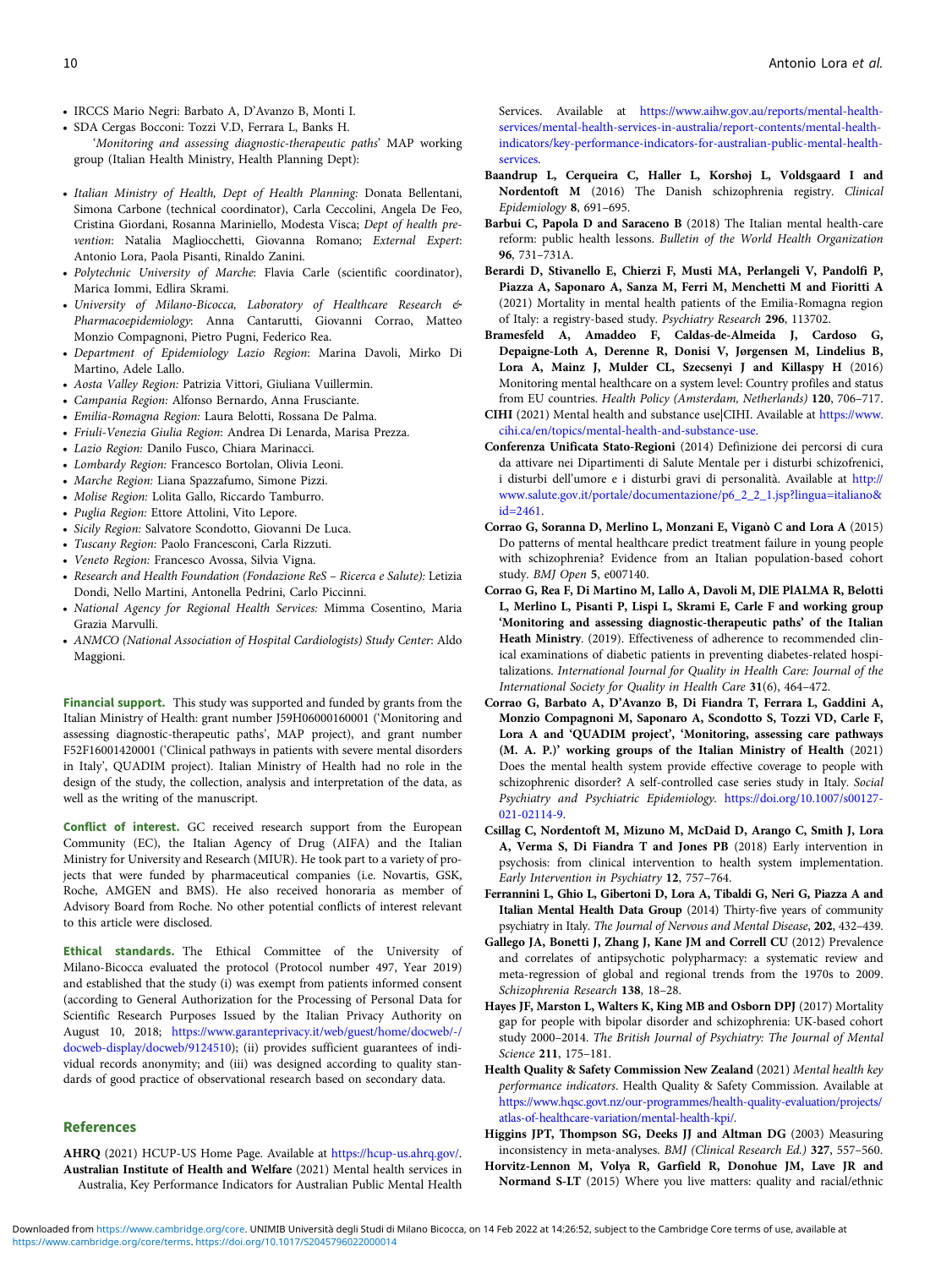<span id="page-10-0"></span>disparities in schizophrenia care in four state Medicaid programs. Health Services Research 50, 1710–1729.

- Islek D, Kilic B and Akdede BB (2018) Out-of-pocket health expenditures in patients with bipolar disorder, anxiety, schizophrenia and other psychotic disorders: findings from a study in a psychiatry outpatient clinic in Turkey. Social Psychiatry and Psychiatric Epidemiology 53, 151–160.
- Italian Ministry of Health (2018) 3rd Italian Annual Report on Mental Health, year 2017. Available at [https://www.salute.gov.it/imgs/C\\_17\\_](https://www.salute.gov.it/imgs/C_17_pubblicazioni_2841_allegato.pdf) [pubblicazioni\\_2841\\_allegato.pdf](https://www.salute.gov.it/imgs/C_17_pubblicazioni_2841_allegato.pdf).
- Iyer SP, Spaeth-Rublee B and Pincus HA (2016) Challenges in the operationalization of mental health quality measures: an assessment of alternatives. Psychiatric Services (Washington, D.C.) 67, 1057–1059.
- Jørgensen M, Mainz J, Svendsen ML, Nordentoft M, Voldsgaard I, Baandrup L, Bartels P and Johnsen SP (2015) Improving quality of care among patients hospitalised with schizophrenia: a nationwide initiative. BJPsych Open 1, 48–53.
- Jørgensen M, Mainz J and Johnsen SP (2016) Admission volume and quality of mental health care among Danish patients with recently diagnosed schizophrenia. Psychiatric Services (Washington, D.C.) 67, 536–542.
- Keepers GA, Fochtmann LJ, Anzia JM, Benjamin S, Lyness JM, Mojtabai R, Servis M, Walaszek A, Buckley P, Lenzenweger MF, Young AS, Degenhardt A and Hong S-H (2020) The American psychiatric association practice guideline for the treatment of patients with schizophrenia. The American Journal of Psychiatry, 177, 868–872. [https://doi.org/10.1176/](https://doi.org/10.1176/appi.ajp.2020.177901) [appi.ajp.2020.177901](https://doi.org/10.1176/appi.ajp.2020.177901).
- Kilbourne AM, Beck K, Spaeth-Rublee B, Ramanuj P, O'Brien RW, Tomoyasu N and Pincus HA (2018) Measuring and improving the quality of mental health care: a global perspective. World Psychiatry: Official Journal of the World Psychiatric Association (WPA) 17, 30–38.
- Lauriks S, Buster MC, de Wit MA, Arah OA and Klazinga NS (2012) Performance indicators for public mental healthcare: a systematic international inventory. BMC Public Health 12, 214.
- Lomholt LH, Andersen DV, Sejrsgaard-Jacobsen C, Øzdemir CM, Graff C, Schjerning O, Jensen SE, Straszek SPV, Licht RW, Grøntved S and Nielsen RE (2019) Mortality rate trends in patients diagnosed with schizophrenia or bipolar disorder: a nationwide study with 20 years of follow-up. International Journal of Bipolar Disorders 7, 6.
- Lora A (2009) An overview of the mental health system in Italy. Annali Dell'Istituto Superiore Di Sanita 45, 5–16.
- Lora A, Barbato A, Cerati G, Erlicher A and Percudani M (2012) The mental health system in Lombardy, Italy: access to services and patterns of care. Social Psychiatry and Psychiatric Epidemiology 47, 447–454.
- Lora A, Monzani E, Ibrahim B, Soranna D and Corrao G (2016) Routine quality care assessment of schizophrenic disorders using information systems. International Journal for Quality in Health Care: Journal of the International Society for Quality in Health Care 28, 728–733.
- Lora A, Lesage A, Pathare S and Levav I (2017) Information for mental health systems: an instrument for policy-making and system service quality. Epidemiology and Psychiatric Sciences 26, 383–394.
- Mainz J (2003) Defining and classifying clinical indicators for quality improvement. International Journal for Quality in Health Care: Journal of the International Society for Quality in Health Care 15, 523–530.
- Mezzina R, Sashidharan SP, Rosen A, Killaspy H and Saraceno B (2020) Mental health at the age of coronavirus: time for change. Social Psychiatry and Psychiatric Epidemiology 55, 965–968.
- National Collaborating Centre for Mental Health (UK) (2014) Psychosis and schizophrenia in adults: treatment and management: updated edition 2014. National Institute for Health and Care Excellence (UK). Available at [http://](http://www.ncbi.nlm.nih.gov/books/NBK248060/) [www.ncbi.nlm.nih.gov/books/NBK248060/](http://www.ncbi.nlm.nih.gov/books/NBK248060/).
- NICE (2019) NICE impact mental health. Available at [https://www.nice.](https://www.nice.org.uk/media/default/about/what-we-do/into-practice/measuring-uptake/niceimpact-mental-health.pdf) [org.uk/media/default/about/what-we-do/into-practice/measuring-uptake/](https://www.nice.org.uk/media/default/about/what-we-do/into-practice/measuring-uptake/niceimpact-mental-health.pdf) [niceimpact-mental-health.pdf](https://www.nice.org.uk/media/default/about/what-we-do/into-practice/measuring-uptake/niceimpact-mental-health.pdf).
- NICE (2021) Quality and outcomes framework indicators|standards & indicators. NICE. Available at [https://www.nice.org.uk/standards-and-indicators/](https://www.nice.org.uk/standards-and-indicators/qofindicators?categories=3903) [qofindicators?categories=3903](https://www.nice.org.uk/standards-and-indicators/qofindicators?categories=3903).
- Nordentoft M, Wahlbeck K, Hällgren J, Westman J, Osby U, Alinaghizadeh H, Gissler M and Laursen TM (2013) Excess mortality, causes of death and

life expectancy in 270,770 patients with recent onset of mental disorders in Denmark, Finland and Sweden. PLoS ONE 8, e55176.

- NQF (2021) A strategic plan for achieving the care we need. Available at [https://www.qualityforum.org/Home.aspx.](https://www.qualityforum.org/Home.aspx)
- OECD (2014) Focus on health making mental health count. Available at [http://www.oecd.org/els/health-systems/Focus-on-Health-Making-MentalHealth-](http://www.oecd.org/els/health-systems/Focus-on-Health-Making-MentalHealth-Count.pdf)[Count.pdf](http://www.oecd.org/els/health-systems/Focus-on-Health-Making-MentalHealth-Count.pdf).
- OECD (2021) A new benchmark for mental health systems: tackling the social and economic costs of mental ill-health. Organisation for Economic Co-operation and Development. Available at [https://www.oecd-ilibrary.](https://www.oecd-ilibrary.org/social-issues-migration-health/a-new-benchmark-for-mental-health-systems_4ed890f6-en) [org/social-issues-migration-health/a-new-benchmark-for-mental-health](https://www.oecd-ilibrary.org/social-issues-migration-health/a-new-benchmark-for-mental-health-systems_4ed890f6-en)[systems\\_4ed890f6-en.](https://www.oecd-ilibrary.org/social-issues-migration-health/a-new-benchmark-for-mental-health-systems_4ed890f6-en)
- OECD & European Observatory on Health Systems and Policies (2019) Improving healthcare quality in Europe – characteristics, effectiveness and implementation of different strategies. Available at [https://apps.who.int/](https://apps.who.int/iris/bitstream/handle/10665/327356/9789289051750-eng.pdf) [iris/bitstream/handle/10665/327356/9789289051750-eng.pdf](https://apps.who.int/iris/bitstream/handle/10665/327356/9789289051750-eng.pdf).
- Orrico-Sánchez A, López-Lacort M, Muñoz-Quiles C, Sanfélix-Gimeno G and Díez-Domingo J (2020) Epidemiology of schizophrenia and its management over 8-years period using real-world data in Spain. BMC Psychiatry 20, 149.
- Pathare S, Brazinova A and Levav I (2018) Care gap: a comprehensive measure to quantify unmet needs in mental health. Epidemiology and Psychiatric Sciences 27, 463–467.
- Pauly NJ, Talbert JC and Brown J (2016) Low-cost generic program use by Medicare beneficiaries: implications for medication exposure misclassification in administrative claims data. Journal of Managed Care & Specialty Pharmacy 22, 741–751.
- Rotar AM, van den Berg MJ, Kringos DS and Klazinga NS (2016) Reporting and use of the OECD health care quality indicators at national and regional level in 15 countries. International Journal for Quality in Health Care: Journal of the International Society for Quality in Health Care 28, 398–404.
- Samartzis L and Talias MA (2019) Assessing and improving the quality in mental health services. International Journal of Environmental Research and Public Health 17, E249.
- SAMHSA (2021) Substance Abuse and Mental Health Services Administration. SAMHSA – The Substance Abuse Mental Health Services Administration. Available at <https://www.samhsa.gov/node>.
- Scottish Government (2021) Mental health quality indicators: background and secondary definitions. Available at [https://www.gov.scot/binaries/content/](https://www.gov.scot/binaries/content/documents/govscot/publications/factsheet/2018/09/mental-health-quality-indicators-background-secondary-definitions/documents/00540532-pdf/00540532-pdf/govscot%3Adocument/00540532.pdf) [documents/govscot/publications/factsheet/2018/09/mental-health-quality](https://www.gov.scot/binaries/content/documents/govscot/publications/factsheet/2018/09/mental-health-quality-indicators-background-secondary-definitions/documents/00540532-pdf/00540532-pdf/govscot%3Adocument/00540532.pdf)[indicators-background-secondary-definitions/documents/00540532-pdf/](https://www.gov.scot/binaries/content/documents/govscot/publications/factsheet/2018/09/mental-health-quality-indicators-background-secondary-definitions/documents/00540532-pdf/00540532-pdf/govscot%3Adocument/00540532.pdf) [00540532-pdf/govscot%3Adocument/00540532.pdf](https://www.gov.scot/binaries/content/documents/govscot/publications/factsheet/2018/09/mental-health-quality-indicators-background-secondary-definitions/documents/00540532-pdf/00540532-pdf/govscot%3Adocument/00540532.pdf).
- Smith M, Butler A, Lesage A, Kurdyak P, Adair C, Vigod S and Jones W (2018) A comparison of mental health performance indicators in Canada. International Journal of Population Data Science 3. Article 2. [https://doi.](https://doi.org/10.23889/ijpds.v3i2.552) [org/10.23889/ijpds.v3i2.552.](https://doi.org/10.23889/ijpds.v3i2.552)
- Spaeth-Rublee B, Pincus HA, Huynh PT and IIMHL Clinical Leaders Group, Mental Health Quality Indicator Project. (2010). Measuring quality of mental health care: a review of initiatives and programs in selected countries. Canadian Journal of Psychiatry. Revue Canadienne De Psychiatrie 55, 539–548.
- The Danish Ministry of Health, Local Government of Denmark, & Danish Regions (2018) National goals of the Danish Healthcare System. Available at [https://sum.dk/Media/E/D/national-goals-of-the-danish-healthcare-system-](https://sum.dk/Media/E/D/national-goals-of-the-danish-healthcare-system-2018.pdf)[2018.pdf.](https://sum.dk/Media/E/D/national-goals-of-the-danish-healthcare-system-2018.pdf)
- The Royal College of Psychiatrists (2018) National Clinical Audit of Psychosis: National Report for the Core Audit 2018. Available at [https://www.hqip.org.](https://www.hqip.org.uk/wp-content/uploads/2018/07/NCAP-national-report-for-core-audit-2018.pdf) [uk/wp-content/uploads/2018/07/NCAP-national-report-for-core-audit-2018.](https://www.hqip.org.uk/wp-content/uploads/2018/07/NCAP-national-report-for-core-audit-2018.pdf) [pdf.](https://www.hqip.org.uk/wp-content/uploads/2018/07/NCAP-national-report-for-core-audit-2018.pdf)
- Thomas S, Thomas S and Rowe P (2018) Measuring the burden of schizophrenia: a cross sectional analysis of the Mental Health Services Data Set and the English Hospital Episode Statistics data set. Available at [https://wilmingtonhealthcare.](https://wilmingtonhealthcare.com/wp-content/uploads/2019/03/Disease-Insight-Report_Schizophrenia.pdf) [com/wp-content/uploads/2019/03/Disease-Insight-Report\\_Schizophrenia.pdf](https://wilmingtonhealthcare.com/wp-content/uploads/2019/03/Disease-Insight-Report_Schizophrenia.pdf).
- Tiihonen J, Taipale H, Mehtälä J, Vattulainen P, Correll CU and Tanskanen A (2019) Association of antipsychotic polypharmacy vs monotherapy with psychiatric rehospitalization among adults with schizophrenia. JAMA Psychiatry 76, 499–507.